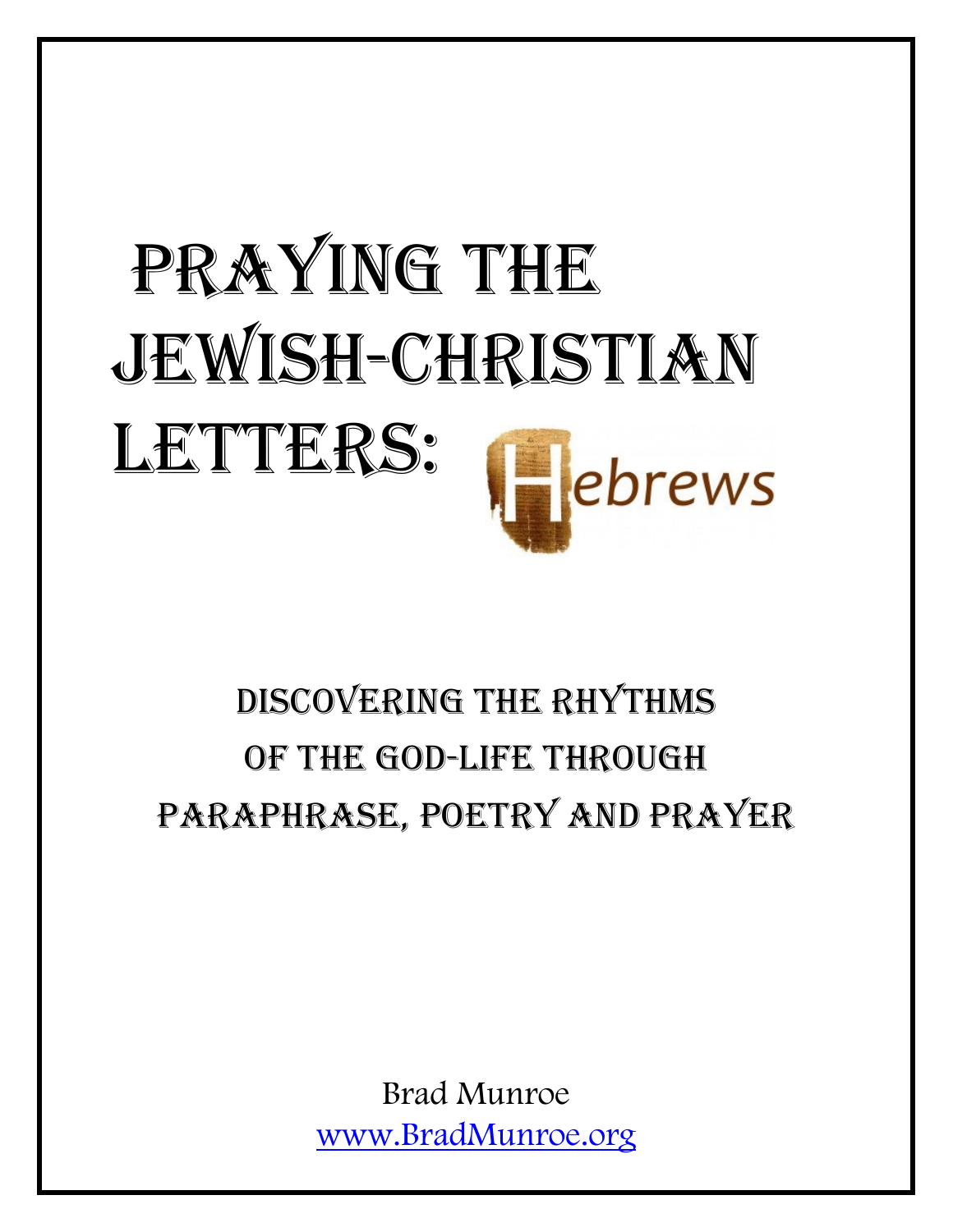# INTRODUCTION TO PRAYING HEBREWS

The Holocaust casts an inescapable shadow over The Book of Hebrews. To read Hebrews without cognizance of the Holocaust (and, before it, centuries of pogroms, persecution, and prejudice by Christians against Jews) is both a moral and literary offense. It is a moral offense because it neglects the responsibility Christian theology, teaching, and practice has in creating the culture of hatred that led to the Holocaust. It is a literary offense because it neglects the reality that centuries of prejudice obscure our ability to comprehend what we read within Hebrews' pages. Reading Hebrews, therefore, requires both moral courage and a rigorous adherence to intellectual integrity.

The theological word for the above dilemma is called "supercessionism." Supercessionism is the belief that Christianity replaced, or superseded, Judaism. Many Christians assume this reality is fact and a rather harmless fact. Nothing could be further from the truth.

There are three, primary ways the relationship between Judaism and Christianity has been taught within Christian theology: punitive, functional, and structural supercessionism.

Punitive supercessionism<sup>[1](#page-23-0)</sup> teaches that Jews who refuse Jesus as Messiah are rejected by God and worthy of punishment, with God's promises to them revoked. The  $3<sup>rd</sup>$  century theologian Hippolytus of Rome declared, "[The Jews] have been darkened in the eyes of your soul with a darkness utter and everlasting."

Functional supercessionism<sup>[2](#page-23-1)</sup> teaches that Israel's role in salvation-history is replaced by the Christian Church. The  $2<sup>nd</sup>$  century theologian Justin Martyr wrote, "For the true spiritual Israel ... are we who have been led to God through this crucified Christ."

Structural supercessionism recognizes that for many in the Christian Church, the norms and values of the Hebrew Scriptures related to God's work of redemption are often ignored by Christian thinking and practice, becoming irrelevant for many Christians.

The essential message of these three kinds of supercessionism is each offensive in its own way: (1) "I hate you," (2) "I don't hate you but am far superior to you," or (3) "It's not that I hate or feel superior to you but that I just don't think about you at all." Each of these messages cultivates antagonism and disdain rather than respect between Jews and Christians, and each can argue that support for the perspective is found in The Book of Hebrews.

Praying Hebrews suggests a different way. Pope Francis, in a document called Evangellii Gaudium, pointed to this way beyond supercessionism when he wrote,

We hold the Jewish people in special regard because their covenant with God has never been revoked, for "the gifts and the call of God are irrevocable" (Rom 11:29). The Church, which shares with Jews an important part of the sacred Scriptures, looks upon the people of the covenant and their faith as one of the sacred roots of her own Christian identity (cf. Rom 11:16-18). As Christians, we cannot consider Judaism as a foreign religion; nor do we include the Jews among those called to turn from idols and to serve the true God (cf. 1 Thes. 1:9). With them, we believe in the one God who acts in history, and with them we accept his revealed word…[3](#page-23-2)

God continues to work among the people of the Old Covenant and to bring forth treasures of wisdom which flow from their encounter with his word. For this reason, the Church also is enriched when she receives the values of Judaism. While it is true that certain Christian beliefs are unacceptable to Judaism, and that the Church cannot refrain from proclaiming Jesus as Lord and Messiah, there exists as well a rich complementarity which allows us to read the texts of the Hebrew Scriptures together and to help one another to mine the riches of God's word. We can also share many ethical convictions and a common concern for justice and the development of peoples.

Drawing upon Paul's metaphor in Romans 11:11- 22, the Christian Church lives because it has been engrafted into Israel. Israel is not to be punished, disrespected, nor ignored but celebrated, honored, and engaged as a partner in God's work of bringing shalom into the world. This is *Praying Hebrews*' perspective. When provided with the opportunity to uproot supercessionism, to prevent its roots from being planted, *Praying Hebrews* will seek to interpret the Greek text in ways that convey genuine respect while acknowledging authentic differences of opinion, perspective, and purpose between Jews and Christians.<sup>[4](#page-23-3)</sup> It is past time for the hatred to stop.

Brad Munroe September 2021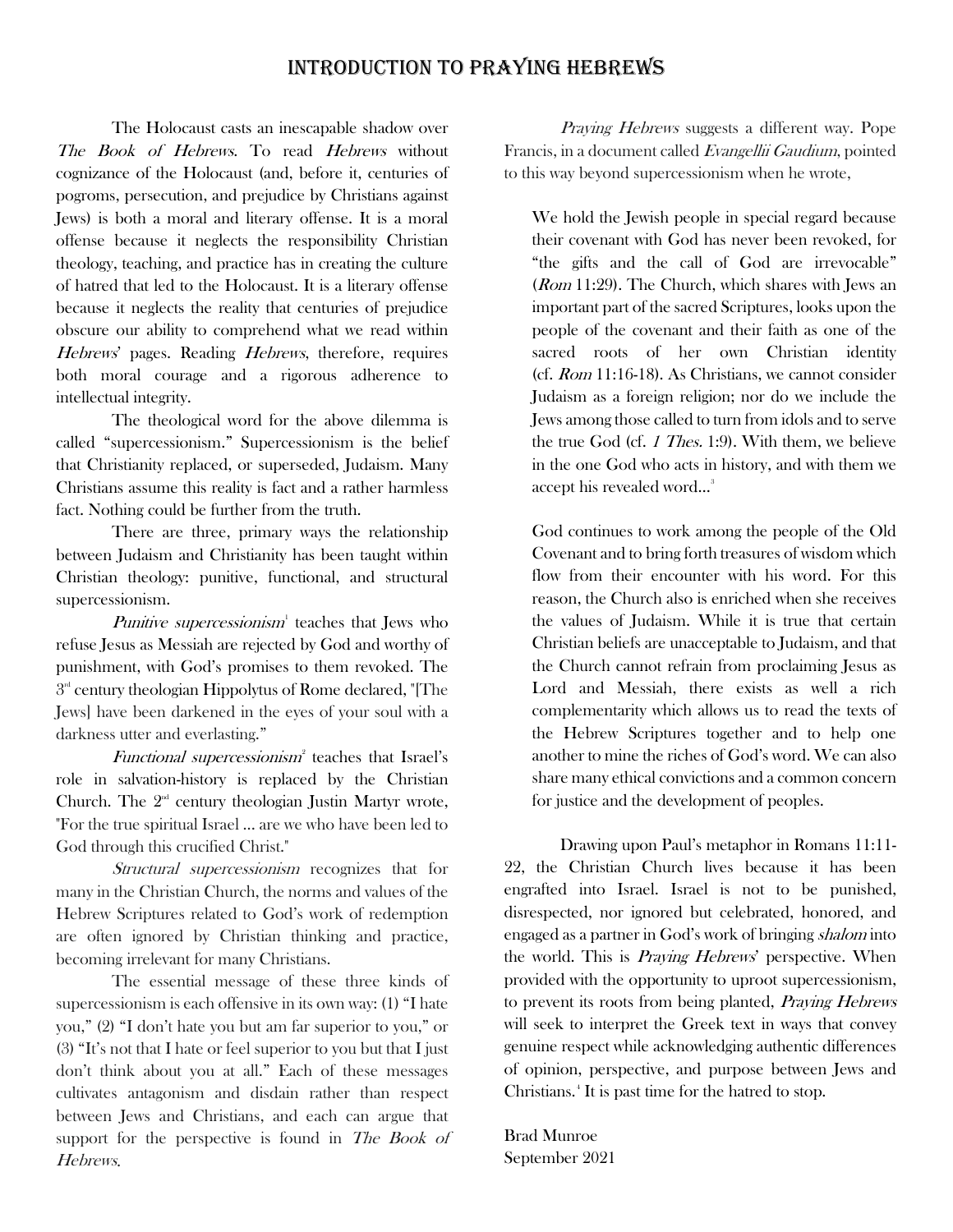#### Hebrews 1:1—14

The Name<sup>[5](#page-23-4)</sup> has always been about the business of restoring the creation: speaking to our ancestors through truth-tellers time and again and in ways too numerous to count. Recently The Name intensified his speaking almost shouted, as if from the rooftop—through his Anointed One, his Son, whom he established as the One who will receive all things: heaven and earth, the creation and the cosmos, every atom, proton and quark. The Son will receive all these things because The Name created all things through him—they came from the Son and will return to the Son.

The Son is the radiance that flashes in the night, illuminating all, making everything so that it can be seen for what it is—its true nature. The Son reflects The Name's light and life into the creation, making it new creation. The Son whispers and The Name's *dunamis*<sup>[6](#page-23-5)</sup> is unleashed, new creation bursting forth in praise, galaxies singing The Hallelujah Chorus. The Son purged<sup>[7](#page-23-6)</sup> the dross from human abuse, betrayal, and corruption to give our fractured minds and splintered spirits hope for new beginnings, and then he went to heaven to chill with The Name, as The Name's right hand.

Lots of people are impressed with angels and rightly so, but the Son is so far superior to the angels that it's unfair to compare them. Of which angel did The Name ever say,

You are my Son, my begotten, now I have brought you forth to shine.<sup>[8](#page-23-7)</sup> Or,

I'll be The Name to you, You will be my Son.[9](#page-23-8) Or,

Hey, Angels, come take a peek at my Son!<sup>10</sup>

When The Name has spoken about the angels, what did he say? He said nice things, yes, but nothing so lofty:

I created you angels as spirits, You are servants who help purge me the dross.<sup>[11](#page-23-10)</sup>

Being one of The Name's servants is a high honor, but it's not in the Son's league:

Come, sit on your throne! Take your time: it will be here for all eternity. Come, hold your scepter! Hold it high, for it is a symbol of justice for all.

Come, you who adore right relationships!<sup>[12](#page-23-11)</sup> I have fixed you as the brightest light in highest heaven.

Come, you who abhor abuse, betrayal, and corruption! My joy will refresh you—always and forever.<sup>[13](#page-23-12)</sup>

The Name also says of the Son,

From the beginning, you are Sovereign, You laid earth's foundation and set heaven's lights.

Though heaven and earth perish, You will be and abide and be adored,

Though heaven and earth become a raggedy robe, You will be clothed in glory and honor and majesty.

Though heaven and earth suffer corruption, You endure into all eternity—always who you are. $14$ 

Let's be honest with one another. The Name never said to one of the angels,

Come, chill next to me! Rest your feet upon my enemies' backs.<sup>[15](#page-23-14)</sup>

Angels are wonderful, yes, and they have a sacred purpose: to serve, to encourage, to support the becoming of our true self as we become whole and complete in the Son.

Above those who caused laughter.<sup>[16](#page-23-15)</sup> Above the one who silenced the tongue.<sup>[17](#page-23-16)</sup> Above the one who announced a maiden's exaltation.<sup>[18](#page-23-17)</sup> Radiance. Reflection. Reality that exists in Creation's heart. Alleluia! Alleluia! Amen.

God, it's me. I celebrate Jesus! I honor his name that is above all names. I rejoice that he is honored above the angels. Yet in my rejoicing, teach me also the ways of respect for those who do not or cannot see Jesus as I see him. Give me humility to acknowledge the many times and too numerous to count ways I and my fellow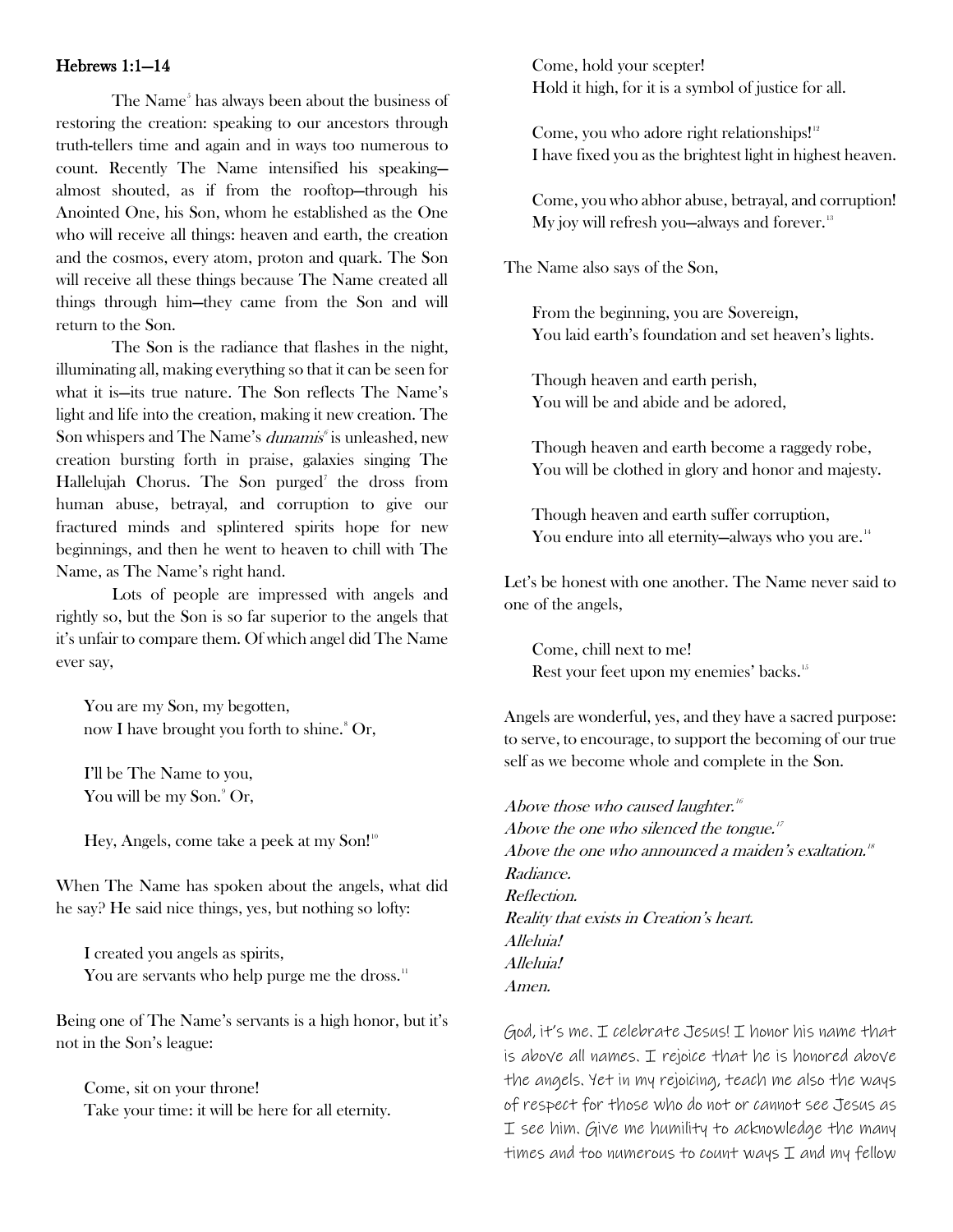Christians have brought dishonor to his name. Reveal to me the moments when my lips must remain shut even while my heart bursts in praise. Show me the times when I must walk the path of humility and confession for the sake of my Lord, in whose name injustice was done.

# Hebrews 2:1—9

We must attune our ears to the acoustics<sup>[19](#page-23-18)</sup> of the God-life, listening attentively to the God-harmonies that help us to dance the God-rhythms. We certainly don't want to stumble because we try to dance with two left feet! Indeed, the word spoken by angels endures and deviating from its truth leads us to grasp that which destroys—why lay hold of that which harms us and so be unable to embrace The Name's *agape*<sup>[20](#page-23-19)</sup> that seeks to adopt us? Wholeness awaits us, our true self blossoming into what The Name designed us to become. She has sung this song for ages through actions that invite wonder and evoke awe. She also makes us able to join her chorus through gifts of the Divine Spirit, freely given through her joy and determination.

The Name created the world she intends not through the mouths of angels but in the word spoken by the Son, of whom the Psalmist bears witness:

What is humanity that you care, O Name? What is the Son of Mortality to occupy your mind? You created humanity a stitch lower than angels. You crowned mortals with honor not quite as high, yet You place all things beneath their feet!<sup>[21](#page-24-0)</sup>

In placing all things under humanity's feet, all things are subordinate to humanity, all things are lesser. Yet that is not what we observe! Humanity does not appear superior to all things—certainly not superior to the majesty of mountains nor the galaxies that hint of eternity. What, then, are we to understand about the Psalmist's words?

Though humanity is not ascendent, Jesus is. $22$  We see Jesus, who was human—made to be lower than angels but only for a time. This Jesus is now crowned with honor and covered in The Name's goodness, exalted above all names. Jesus was exalted through humiliation, his goodness displayed in welcoming the disobedient, his power paraded through weakness, his glory ascending as high as his humiliation descended. In Jesus, who dined at Death's table for everyone, The Name's loving-kindness was uncovered for all to witness.

Who gets an invitation.<sup>2</sup> Is the Table large enough for everyone? Is the Host up to all that is required for the celebration? You've received an invitation—how will you RSVP?

God, it's me. The mystery of Jesus invites wonder and evokes awe. Jesus bears the image of our humanity while radiating the light of your deity. Help me to understand the mystery of Jesus not as an abstraction but through the embrace of my spirit. Lead me to meditation that centers my heart and mind. Open me to a prayer life of contemplation that deepens connection with the One who is lower than angels yet above all the heavenly host.

# Hebrews 2:10—18

Now why am I comparing the Son to angels? Because many assume the angels are superior to humanity and, therefore, the God-life cannot be repaired by mere humanity.<sup>[23](#page-24-2)</sup> However, in leading the beloved to reflect the divine image, The Name acted conspicuously, $24$  through a "mere human." All heaven and earth exist because of The Name and for The Name, and he chose a mere human as the Archetype<sup>[25](#page-24-4)</sup> and Author of new creation! Indeed, so audacious was The Name that he leads the beloved to become new creation through the One who suffered! The One sets apart the beloved for a purpose: to join together as The Name's family in the kin-dom. And Jesus is pleased to call by their true name those whom The Name wooed to his bosom: beloved. He says,

I celebrate you, my beloved! I sing thanksgiving among The Name's gathered.<sup>[26](#page-24-5)</sup>

I have full confidence in you all, that you can be persuaded by what is trustworthy. $2^7$ 

So here I stand with my beloved, with all those whom The Name has entrusted to me.<sup>[28](#page-24-7)</sup>

Because those The Name entrusted to Jesus are flesh and blood, Jesus shared their humanity, becoming incarnate, God *en carne*.<sup>[29](#page-24-8)</sup> He embraced the form of mere humanity in order to give us eternal dignity. He immersed into human experience in order to absorb death itself into his person, and so be able to make null and void $30$  the power of the Accuser—Death is now idle and need not be feared. Angels don't need this help—but humanity does!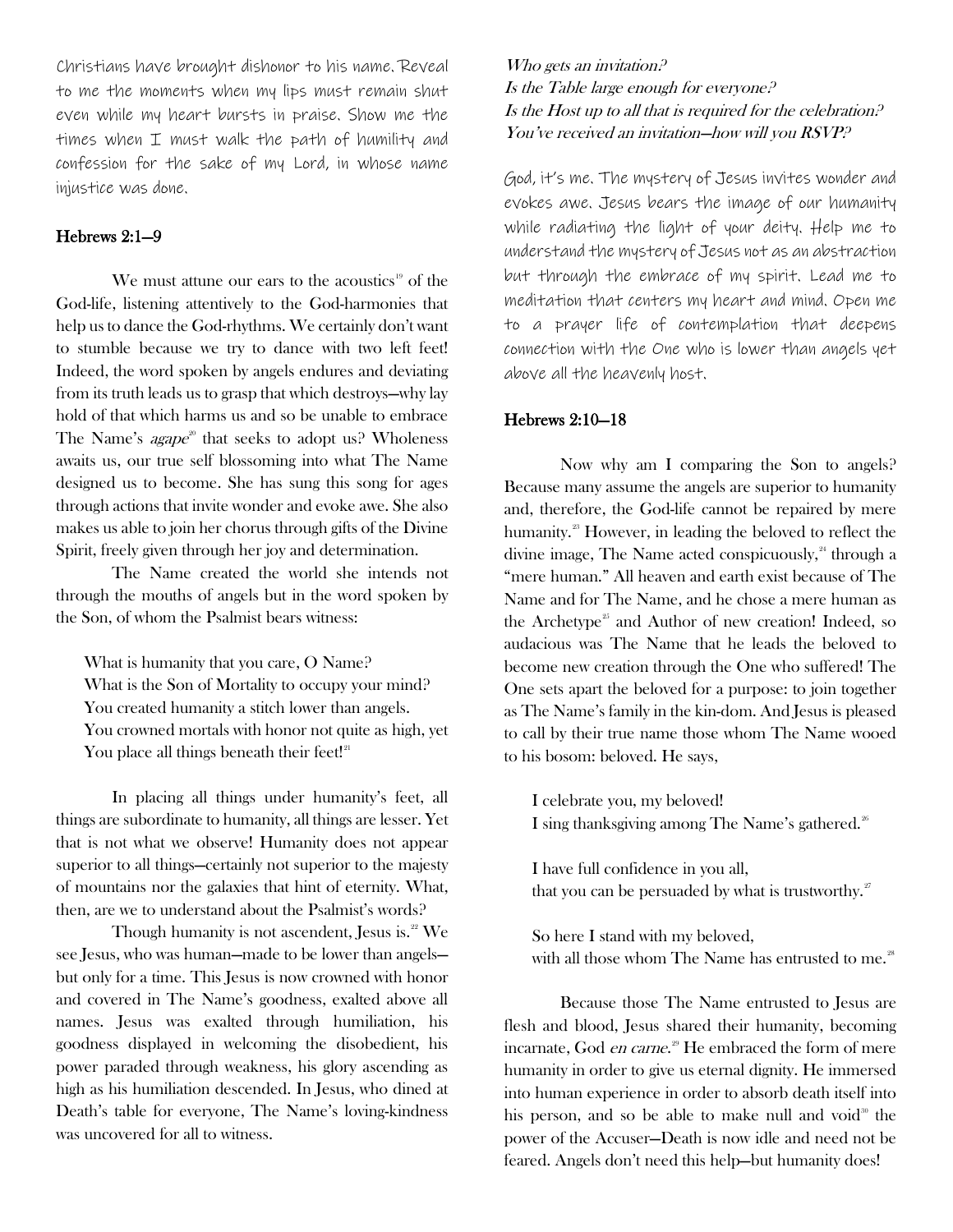The Anointed One was fashioned into human form—made fully human in every way—so that he could be the living exemplar of both The Name's mercy and human trusting. So that he could serve not just as a priest but as the High Priest, to bring together heaven and earth, to embrace humanity with his deity and usher humans into the divine presence. He gets how hard it is to be human! He entered into human suffering that he might transform it, embraced our brokenness that he might heal it, accepted being tested that he might help others pass their test. As the High Priest, he makes us whole and complete.

Experience when shared creates intimacy, a way of knowing and being known that transcends cognition and saturates the soul with love.

God, it's me. Wonder and awe fill my spirit as I contemplate the mystery of Jesus: the lowly One healing all creation, with suffering as the balm used to mend broken hearts, embracing the human experience as the path back to the divine. Audacious, indeed!

#### Hebrews 3:1—6

Oh, my beloved, who are set apart for the Godlife, you who share a holy communion with Jesus the Son: focus on Jesus—never let your gaze drift from the One whom The Name sent from heaven and made him the mediator between the earthly and the divine. In holy contemplation, ponder the divine mystery: Jesus brings heaven to earth and earth to heaven!

As you gaze upon Jesus, notice how trustworthy he was to the calling The Name gave him—as faithful as Moses and yet even more essential to The Name's work of restoring all the cosmos. And Moses was faithful—The Name's instrument of blessing to her family!<sup>[31](#page-24-10)</sup> But just as Moses received respect for his service to The Name's family, so Jesus is honored for his service as The Name's Son. Moses was The Name's instrument of building a dwelling place for her family, and Jesus is the dwelling place for The Name. Moses spoke The Name's promise for the future that was fulfilled and is being fulfilled in Jesus. Jesus the Anointed is also our dwelling place as<sup>32</sup> trust embraces assurance. Dwelling in Jesus our hope finds a home. Never look away. Never let go.

Fidelity is neither contest nor race but opportunity:

Where will I look? What challenge lies before me? Who calls me forward?

Where are my sights set? What choice will I make? Whom shall I serve?

God, it's me. I look to Jesus, but what visage do I see? Blonde Jesus or Baby Jesus? Laughing Jesus or Unflappable Jesus praying in the Garden? The Jesus that looks (and acts) like me? The Jesus that seems perfectly comfortable in our churches, communities, and  $c$ ulture? I hope not. Rather, when I look to Jesus, I see one who seems strange: as if from a distant era and unfamiliar culture, as one whom I cannot possess. I see one who both calls and commands, one whose rebuke is received as blessing. I need no artist's rendition to see the earthy Jesus who spit upon the ground to make healing mud or the lonely Jesus who sought out solitude. I feel trepidation in the presence of the angry Jesus who turned over tables or know sorrow as I kneel before the broken Jesus who hung from a Roman cross. I look to Jesus, fixing my eyes and heart upon this man whom I cannot possess but who occupies my soul. I cannot bring myself to send him away and doubt he would listen if  $I$  tried.

#### Hebrews 3:7-18

The Name's Divine Spirit tells it like it is:

Hey now, right now: Keep your ears open and your hearts soft.

Rebellion closes ears and hardens hearts— Failure is inevitable!

Our ancestors failed their test— The Wilderness was too much trial for them.

Even The Name grew weary at how easily they deceived themselves and each other.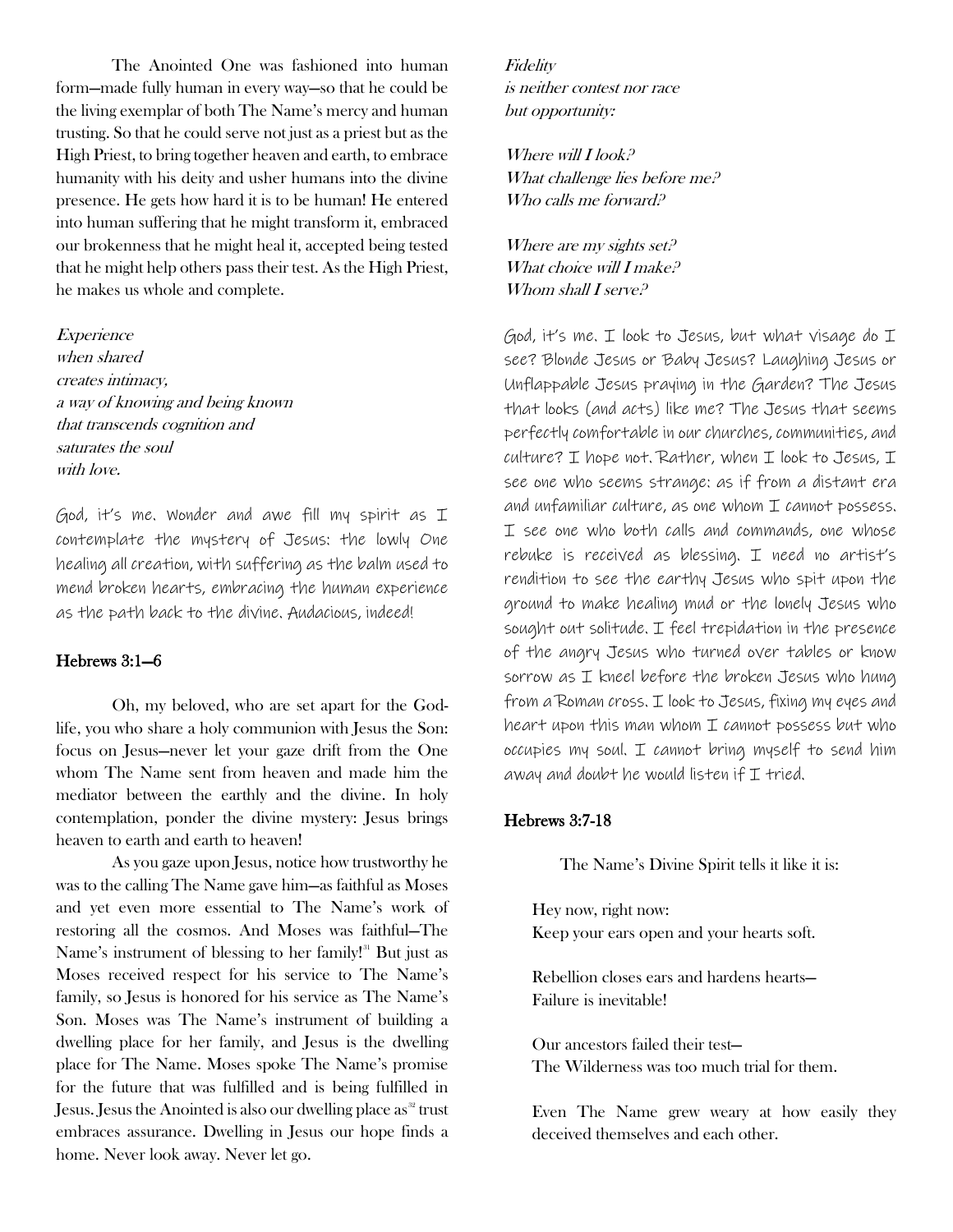Distorted desire led to intention, which led to choices, then to practices, then to habits—habits that killed.

The Name spoke truth into the distortion of their lives, "Chaos cannot know calm.["33](#page-24-12)

So, beloved, learn from our ancestors' example: chaos cannot lead to the God-rhythms. Distorted desire leads us away from the God-life. Instead, infuse courage into each other's hearts—do it today, right now! We need each other to dance the God-rhythms and live the Godlife—we can't do it alone! As we are partners with one another in the God-life, so we are also partners with Jesus the Anointed. We hang on to our trust, our assurance, and our hope, found in him. Never looking away. Never letting go. Not until the Day when our hope is made manifest and becomes fulfilment.

I remind you again of what the Psalmist said,

Hey now, right now: Keep your ears open and your hearts soft.

Rebellion closes ears and hardens hearts— Failure is inevitable!<sup>[34](#page-24-13)</sup>

And who rebelled? Was it not our own ancestors? Those we revere? Those who journeyed with our forefather Moses? Yes! And The Name, frustrated by their lack of trust, allowed distorted desire to lead them astray. The choices they made became practices and then habits habits that killed. So, beloved, learn from their example the importance of trust and assurance. Our hope must be placed in The Name's Son. Never look away. Never let go.

Resilience: the common oyster creating a pearl, a simple creek carving a canyon, prayer shaping faith, mercy forming character, justice infusing love into the world. Never looking away. Never letting go. Not now, not ever.

God, it's me. "Ears open and hearts soft" sounds so simple, yet I find it deceptively difficult! The author didn't say it, but I heard it: "Ears open (mouth closed) and hearts soft (spirit willing)."  $I$  find it easier to keep my ears open (to you and to others) when I'm not

scripting my speech. My heart is softer when  $I$  allow your Spirit to whisper to my spirit. O Name, make me eager to desire what you desire. Grant me the courage to do what you desire. May your desire guide my intention, so that intention would become an act, and actions repeated would become my practice, and practice over time would become a habit that shapes and forms my character according to the image of Jesus. Today—right here and right now—may your will be done on earth, through me, to all those I will encounter.

## $He$ brews 4:1–11 $^{35}$  $^{35}$  $^{35}$

Companionship with The Name is open to all. The solitude of a walk in the garden or a stroll on the beach is The Name's invitation to us, and you don't want to miss it. Sitting with The Name along the riverbanks, what an opportunity! Our ancestors missed the opportunity to accompany The Name into a land flowing with milk and honey. The invitation was delivered to them, and they rejected it because they could not trust her promise—that she would dwell with them, and they would dwell in her.

We who trust The Name experience her dwelling in us—the Divine Spirit inhabits us as her home. Those who refuse to listen to The Name (because they do not trust) cannot experience her indwelling them. As the Psalmist writes,

I am passionate to proclaim, "Without trust you cannot dwell in me and I in you.["36](#page-25-0)

The Name's rest is a gift written into the creation's DNA. In Genesis, we read that The Name's creative energy culminated on the seventh day and dwelling with The Name became an invitation for all humankind. But some refuse the invitation through obstinate apathy $37$  and so cannot discover both the welcome she extends to enter her home and the opportunity for us to become her dwelling place.

Hey now, right now: Keep your ears open and your hearts soft.

Rebellion closes ears and hardens hearts— Failure is inevitable!<sup>[38](#page-25-2)</sup>

Joshua did not invite our ancestors to enter The Name's promised land (for in their apathy they did not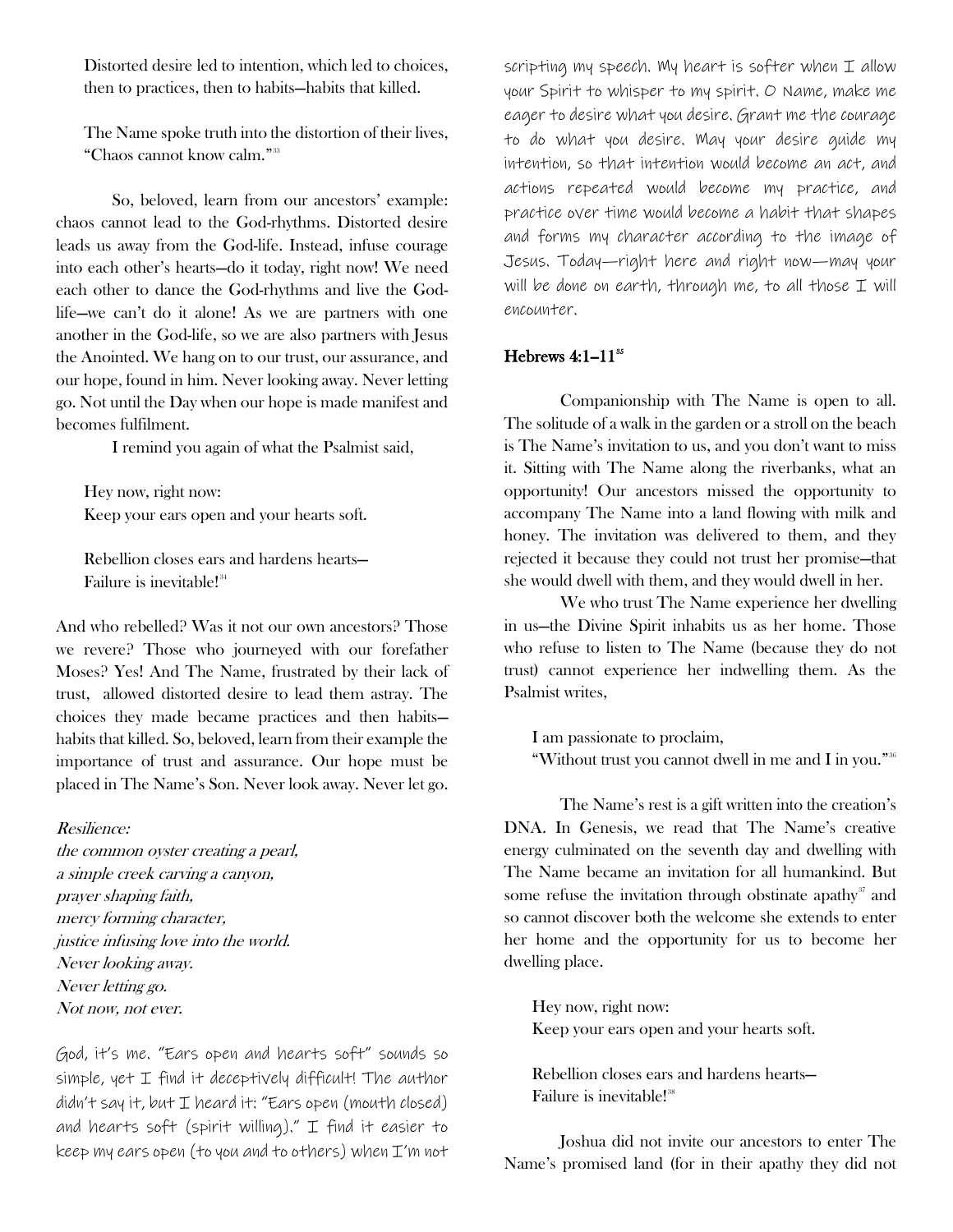trust), but instead pointed them toward a future horizon, a day when they might discover her true purpose, when they might learn to dwell in The Name and have her dwell in them. So, let's not be like them and turn away from The Name's offer to be with and within us. Our ancestors' apathy—and its consequences—should warn us to walk the path of trust that leads to The Name's indwelling.

I remember the long drives from Illinois to Florida, the back of the station wagon cluttered with the bodies of my three siblings and me. The journey was arduous for a six-year-old, but the welcome of Grandaddy and Grandma, on the porch of their pink, cinder-block bungalow, made the journey a hazy dream. Welcome is home. Love is home. Home is a place I long to dwell.

God, it's me. I long to dwell with Jesus—abiding in the home with many rooms. Help me remember the simple, present joy of dwelling with Jesus today: solitude, sabbath, remembering  $I$  am beloved. O Name, as  $I$ dwell in you and you in me, may I open my heart to others in whom you also dwell. May  $I$  remember in my daily hustle-bustle the presence of their struggles. May I recognize amidst my scurrying about that these others also are in need of the simple joy of being with you. And may I love accordingly.

### Hebrews 4:12—16

The Name's Word brings God-life; indeed, it infuses the God-life with divine energy—constantly creating, always calling, guiding and directing according to the Godrhythms upon which the cosmos is founded. Like the tip of a sword that forces a decision, The Name's Word penetrates the soul and pervades the spirit, down to the very marrow of our being. We cannot fool the Word, for it is able to discern our thoughts and even our intentions. Like Adam and Eve in the Garden, we cannot hide. Like our spiritual ancestors, we walk naked before the Word and must answer when called upon to tell the story of our lives.

There are times I read the Bible mere ink upon a page, and times when the Bible reads me—

whispers encouragement, punctures ego, draws me into wonder.

The dividing line between good and evil intersects my heart causing me to doubt the story I might tell.

And then I remember the story will be told not as a monologue but as a chorus— Jesus with and within me.

God, it's me. I crave the God-life—constantly creating, always calling, guiding and directing me. When this comes, I discover the path that helps me craft a narrative infused with the God-rhythms. May my story be a part of your Story, my life infused with divine energy as  $I$  walk the Way of Jesus and live with him and for him.

## Hebrews 4:14-5:10

Do not lose heart! Jesus, The Name's own Son, stands between us and this divine requirement to justify all we are and all we have done—a great High Priest who brings heaven to earth and lifts us into the heavenly realms. Jesus brings The Name to us and us to The Name.

Hold fast to this word of our hope! For Jesus has both traversed the expanse of the heavens and the dusty paths of human suffering. Jesus experienced the trials, tests, and temptations that cause us to fall yet did so as one able to stand. Therefore, we can be bold. We need not fear to give account of our lives. Rather we amble into The Name's very throne room with confidence, as those who have already been granted the gift of his loving-kindness. We approach The Name with confidence, assured that help is on the way.

High Priest is not a job one applies for but one for which you must be chosen and chosen by God, as Aaron, Moses' brother, was chosen. [39](#page-25-3) The High Priest in the Jerusalem Temple stands<sup>[40](#page-25-4)</sup> before The Name's throne and brings the people to The Name and brings The Name to the people. The High Priest represents the people—is the people's stand-in to offer gifts of gratitude and acts of apology. The High Priest comes from among the people and shares in their human obliviousness to the Godrhythms; the High Priest, like everyone else, sometimes fails the God-life (which is why he offers sacrifices for his own sins, too).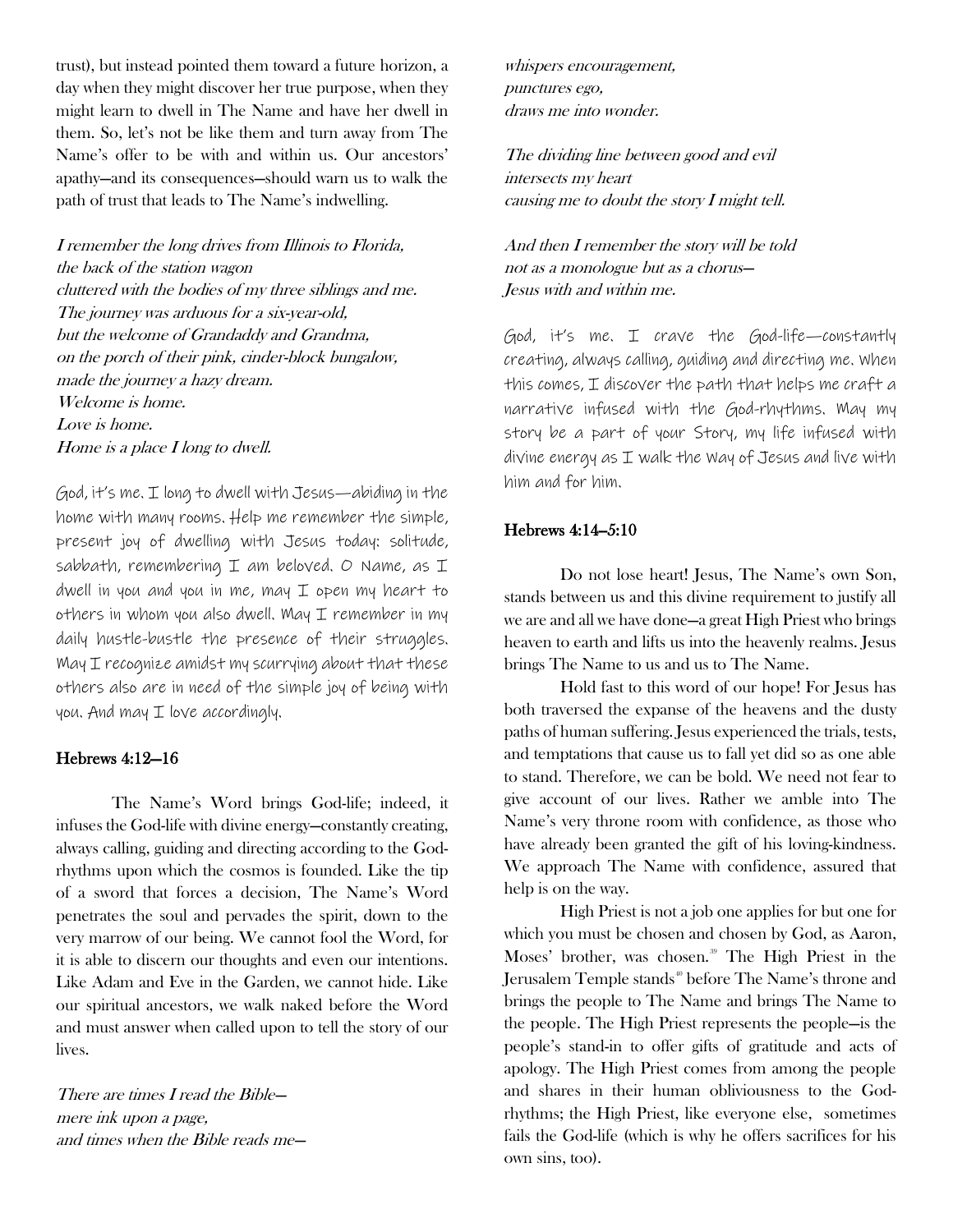In a similar way, The Name chose the Anointed One for the honor of becoming the last High Priest. The Name said to him,

You are the One to whom all my authority is given, for you spring from the womb of my heart.<sup>[41](#page-25-5)</sup>

And,

The Last High Priest you are, Eternal and Sovereign justice and right relationships the result of your reign.<sup>42</sup>

Throughout Jesus' life as he walked among us, he lived the life of a faithful priest: offering prayers, feeling anguish for our suffering and his own, yet always with a spirit that honored The Name. Jesus was drawn ever deeper into human obedience through what he suffered. Although everything that belonged to The Name had been given over to Jesus, yet he gave himself over to the work of attentive listening<sup>[43](#page-25-7)</sup>—to The Name and to the experience of suffering. Always learning, forever immersing into the human experience, Jesus became the consummate vessel for The Name's restoration—perfect form for the function of making people their true selves. Through Jesus, all who listen attentively to the whispers of The Name's heart are made whole and complete: today, tomorrow, and into eternity. This is why The Name anointed Jesus to be the Last High Priest, the Eternal and Sovereign One, with justice and right relationships the result of his reign.

To stand in the gap holding the hand of the dying walking beside the grieving listening attentively to another's flooded emotions while acknowledging one's own loss and pain is the work of a priest ushering others into The Name's presence then stepping aside to allow her to heal.

God, it's me.  $I$  am thankful Jesus did the heavy lifting of his priestly calling: bringing earth to heaven and heaven to earth, creating (and becoming) the path for wholeness, rewinding Death itself! Wow! All that yet never turning away from suffering—not his, not ours. How did he do it? I am not a priest, merely a "Minister of Word and Sacrament," yet I find it difficult to lean into human suffering (and would prefer to avoid or ignore it). I am thankful Jesus is my High Priest, who did the heavy lifting for me. I am grateful that when I cannot bear to suffer alongside those whom I am called to love, Jesus is there with them. He always is and always will be.

#### Hebrews 5:11—6:3

There is much for us to say about all this, but it may be more than you can handle right now. If you do not open your ears, you cannot listen to The Name's whispers. If you are not attentive, you will never perceive The Name's wisdom. Indeed, you ought to be able to teach her poetry by now but are still learning your A-B-Cs. Instead of feasting at The Name's banquet table you remain suckling at her breast. Her milk will keep you alive but only her solid food will help you grow more fully into right relationships. Discerning good from evil is no work for children but work for the mature. You're not ready—not yet. You need to grow up.

Therefore, let's move beyond the ABCs of the God-life and toward maturity in Jesus the Anointed. Move beyond saying, "I'm sorry" and trusting The Name to act on our behalf; beyond avoiding the things of death and trusting The Name for life; beyond rites and rituals and even beyond things like believing in resurrection and heaven. All these are good! But they are basic—like suckling mere milk when you should be learning to dance the God-rhythms every moment of every day as the Way to live. May The Name allow us the wonder and awe and joy of learning to dance.

Beyond… my now my failure my being tired my being stubborn

Beyond… implies something more invites a journey entices with hope encourages a step

#### A step beyond where I am is all that is needed for today.

God, it's me. Help me take the next step—the step beyond where I am. The step toward you. The step toward becoming my true self. The step toward loving neighbor and stranger, friend and enemy. The step I need this day. And only that step.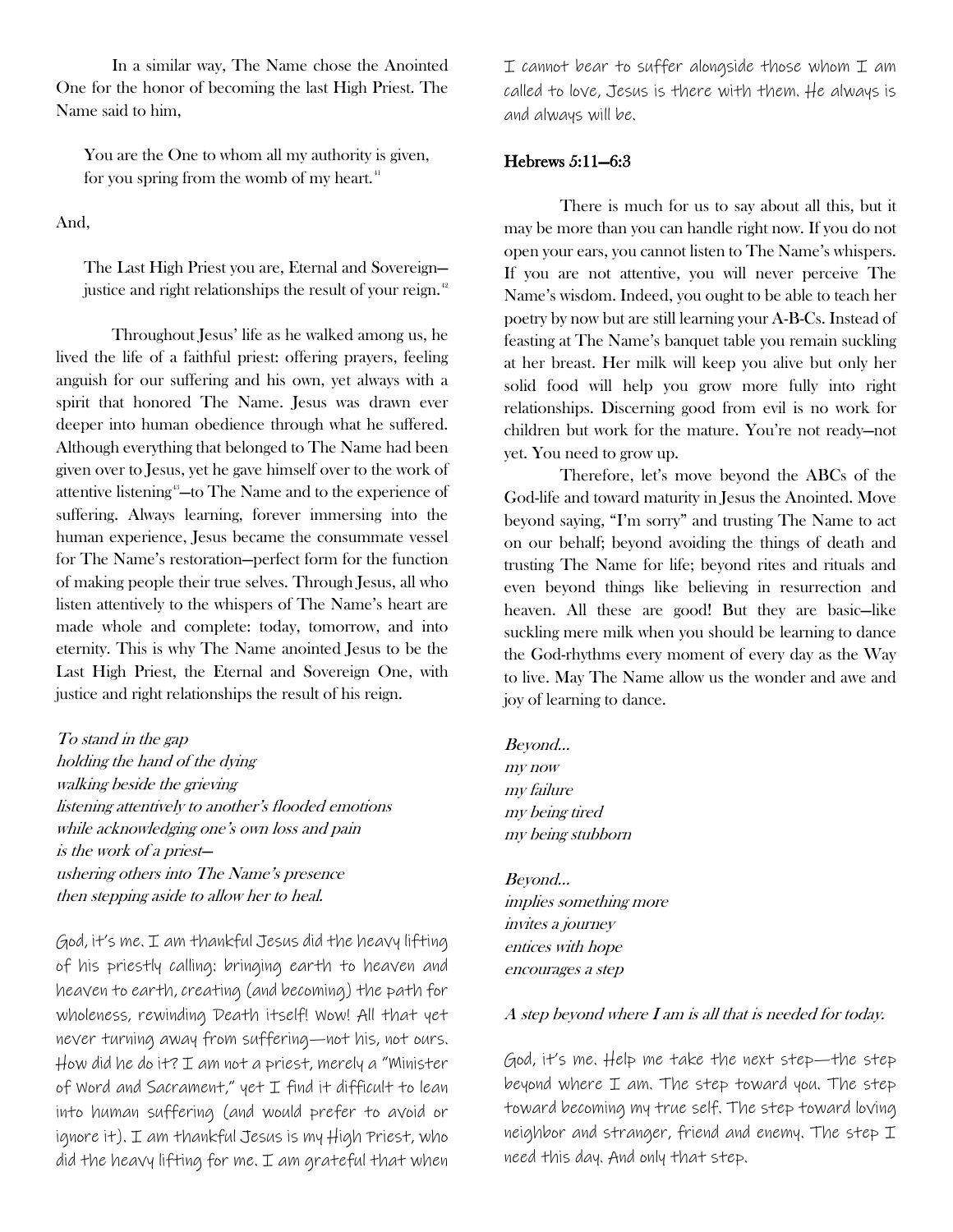#### Hebrews 6:4-12

Those who have heard the Heavenly music and danced to the God-rhythms, those who have tasted the sweet fruit of the God-life, those who have shared intimacy with The Name's Divine Spirit, if they then turn away from him cannot be coerced into returning.<sup>[44](#page-25-8)</sup> To reject the Word after one has feasted upon it is like sitting with Jesus at his Last Supper and then shouting for him to be crucified truly disgraceful behavior. Such people are not like land that receives The Name's blessing of rain and produces fruit with which to bless others. Rather such people are like land that receives rain and then produces thorns and thistles—the kind of land you don't want to go near—which is restored only when it is purged. The prophet Malachi spoke of such people when he said,

The fires of purgation reveal The Name's glory; dross is taken away, only that which is precious remains.<sup>[45](#page-25-9)</sup>

While dross covers their eyes, they will not see. While dross fills their ears, they will not hear. Their only hope is the Refiner's fire.

Beloved, please do not fear such warnings but be confident The Name holds you firm and sure. He is just! He remembers that you love not with mere feelings but as actions, showing love to The Name by how you serve his people and help all. We set our hearts on the hope you will persevere on your journey—walk toward the horizon of your wholeness! Don't give in, never give up, for there are no slackers in The Name's kin-dom but only those who mirror the trust and forbearance of those who have already received his promised blessing.

Will I be defined by my worst moment? Will I be judged by my worst decision.<sup>2</sup>

or

Is there a Balm in Gilead. $2^{46}$  $2^{46}$  $2^{46}$ Is there deliverance beyond what the mind imagines?

perhaps

The journey really is the destination! The destination rests with The Name more than with us!

God, it's me. Lead me beyond green pastures to the places where I am confronted by the Cross: challenged to let go of childish ways, invited to trust what I cannot see (but for which I hope), emboldened to choose love. Lead me beyond the ABCs of the faith to the high and holy calling of the God-life: to do justice, to love mercy, and to walk humbly with you, my God.

#### Hebrews 6:13—20

We need never doubt the assurance of The Name's embrace, for it endures from moment to moment, generation to generation, and into eternity. The Name's embrace is rooted in The her promise to our ancestors and grounded in the soil of her character—her own Name the basis of the promise to Abraham,

I will bless you and keep you My face will shine upon you. I will make you the father of many. My promise to you will endure forever.<sup>[47](#page-25-11)</sup>

After many years, Abraham was blessed to receive what The Name had promised.

Here is how we can be confident The Name's embrace will never leave us: people are restrained by those who are stronger than themselves. In a similar way, people are compelled to live a certain way by sacred values honored by all. This is why people take an oath in a courtroom or pledge allegiance to the ideals of a nation—to promise publicly to speak truth, act with honor, and seek justice. But who is great enough to restrain The Name or compel her behavior?

Only The Name.

And so she promised by her own Name—her unchanging character of loving-kindness—to be the foundation of our hope, the assurance that brings courage to those who trust in her. This hope is like an anchor for our soul and keeps us from drifting even while tossed about by wind and waves. With this hope we dare enter into intimacy with her. There, in The Name's presence, we find Jesus, who like an advanced scout discovered the trail to The Name's embrace, created the path, and became the Way. Jesus brings The Name to us and us to The Name— forever a High Priest,<sup>[48](#page-25-12)</sup> eternally the King, with right relationships always the gift he gives to all.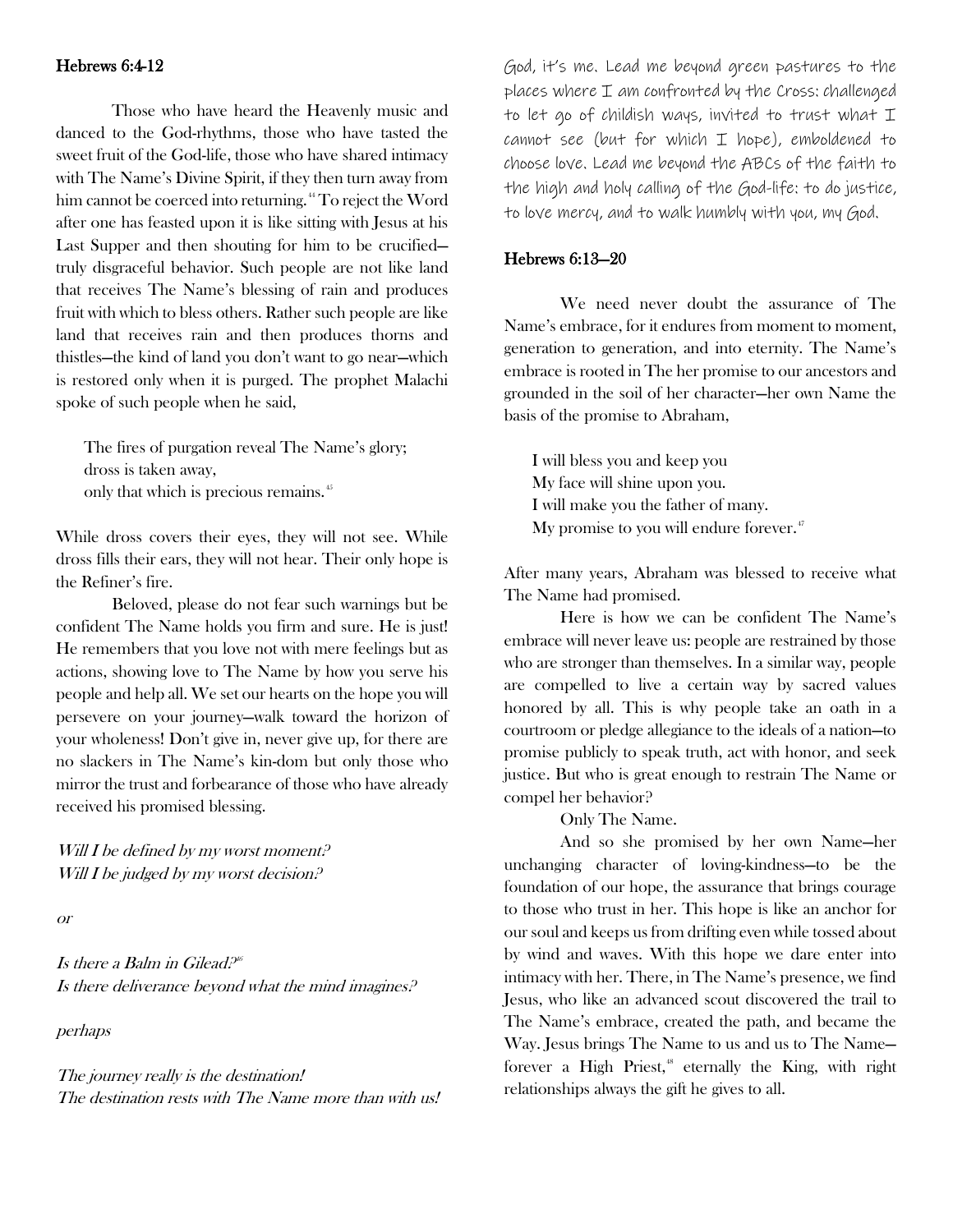# Embrace giving, receiving assurance of affection physical manifestation of care connection

God, it's me. I need to be embraced—by your love, by your care, by your presence felt as a heavy blanket on  $a$  winter's night. In your embrace  $I$  can sit and be still. In your embrace I peek through the darkness to eye the first glimmer of dawn. In your embrace I remember who  $I$  am and to whom  $I$  belong.

# Hebrews  $7:1-10^{49}$  $7:1-10^{49}$  $7:1-10^{49}$

Melchizedek of the Hebrew Scriptures was king of Salem and a priest of The Name Most High. He encountered Abraham when our patriarch returned from defeating his enemies. Melchizedek blessed Abraham and Abraham gave a tenth of all he possessed to this kingpriest.[50](#page-26-1) Melchizedek was a foreshadowing of the eternal priesthood of Jesus.

First, Melchizedek's name literally means "king of right relationships"<sup>[51](#page-26-2)</sup> and *Salem* is a variant of *shalom*meaning the robust peace of a community's wellness. Further, the Hebrew Scriptures recount no genealogy for Melchizedek—without mother or father, without beginning of days or end of life. In this way, Melchizedek resembles The Name's Son and remains a priest forever!

Second, Melchizedek was so great that even our patriarch Abraham gave to him a tithe—a tenth of his best possessions. Now, we know that in the Torah, the Levitical priests—that is, those who are descended from Abraham's son Levi, whom The Name appointed to be the tribe of the priesthood<sup>32</sup>—collect a tithe from their fellow Israelites, even though they too are Abraham's descendants. Melchizedek, however, wasn't a part of Abraham's family and wasn't a part of the Levitical priesthood, yet he collected a tithe—not from Abraham's descendants but from Abraham himself!

Third, we know (and this is beyond any dispute) the lesser is blessed by the greater. And what happened between Melchizedek and Abraham? Abraham (the lesser) was blessed by Melchizedek (the greater).

Finally, we must compare Melchizedek to the Levitical priests in this way: priests collect tithes and eventually die, whereas Melchizedek collected a tithe and, by the witness of the Scriptures, lives on. Think about this, too: as Levi was still yet to be born, there is a sense in which Levi was still "in" Abraham, so when Abraham offered up a tithe to Melchizedek, it is as if Levi also gave the tithe.

How far we go to "prove" a conviction that rests in faith

How high our own opinion that disregards others' beliefs

How wide God's vision that observes our hijinks

How much God's heart breaks at the lengths we travel to judge

God, it's me. I love Jesus. I really do. And I believe the Christian faith, my faith, rests on a firm foundation of truth and logic, of experience and conviction. Must I work so hard to convince others (and myself) that Jesus is superior? What happens if I merely trust Jesus is enough? Enough love. Enough light. Enough life.

# Hebrews 7:11—19

So here is the question we must answer: If wholeness and completeness exist through the Levitical priests, why was there need for any other kind of priest? If Aaron's lineage of High Priests was sufficient to make people whole and complete, why did we need a priest like Melchizedek—the king of right relationships?

The answer is: When the premise changes,<sup>[53](#page-26-4)</sup> so does the argument. When the "facts on the ground" change, so the response that is proper must change. When the old ways needed to pass away (for they could not accomplish all that was needed), a new Way was given. The new priesthood was revealed—unveiled in the person of Melchizedek—and the God-life itself was transformed according to new rhythms, a new beat. A new Way was born.

Melchizedek belonged to no tribe; he was not one of Abraham's sons. He never served at an altar—nothing died by his hand. Death never entered the world through his life. We know the Anointed One descended from Judah, not Levi. Beyond dispute, then, is this: when a priest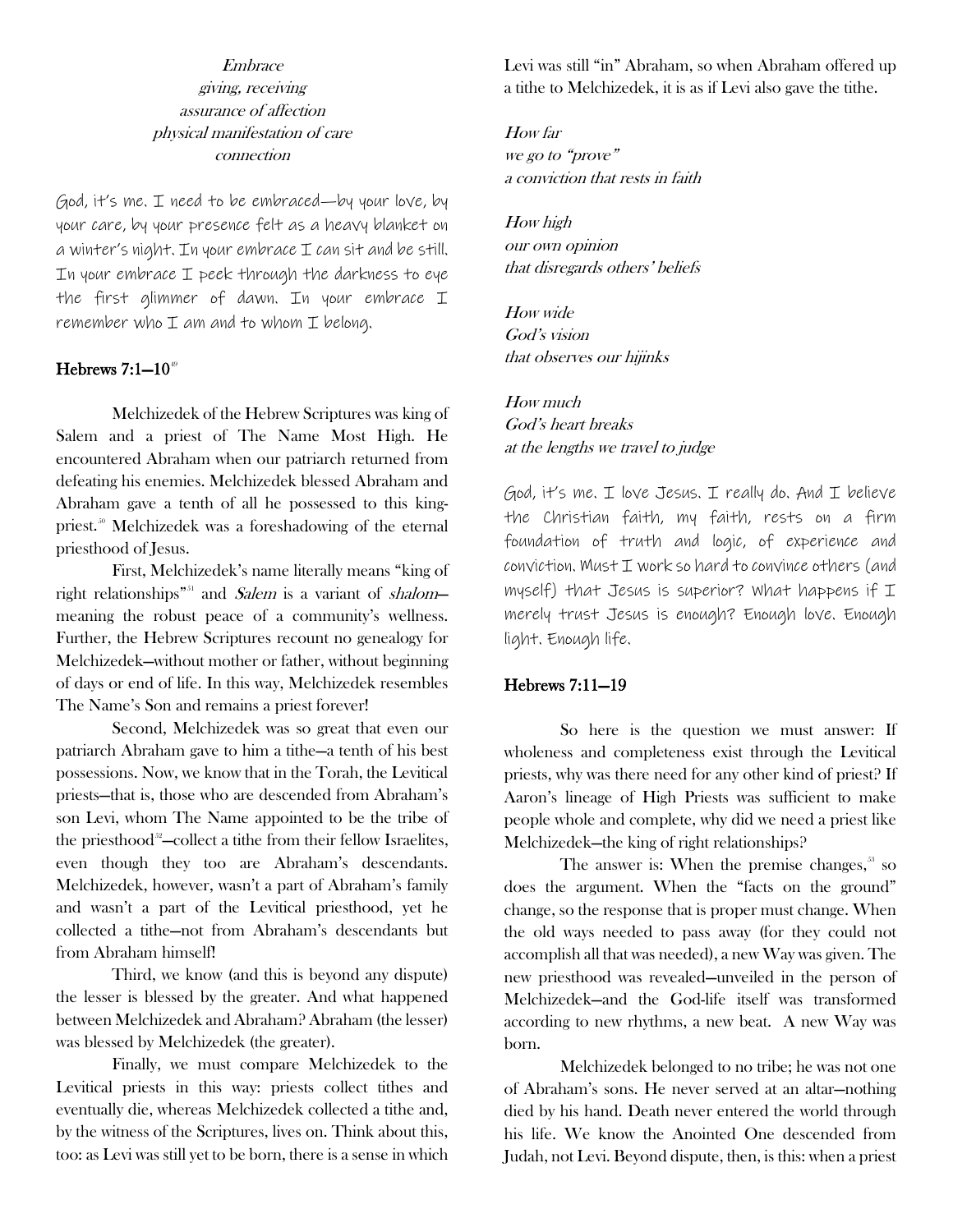like Melchizedek is unveiled in the world, he enters the vocation not through tribal lineage as the Levitical priests did, but on the basis of his rising $54$  into life anew and life eternal. Therefore, the Psalmist declared:

You are a priest into eternity; as Melchizedek, so you; he the foreshadowing, you the fulfillment.<sup>[55](#page-26-6)</sup>

The premise changed because the old ways were unable to make us whole and complete. The Name sent the Anointed One to change the "facts on the ground" and create new rhythms for the God-life, through which intimacy with The Name can be received as a gift.

As Autumn gives way to Winter so change my patterns of sleep and companionship and what brings joy and health. "Facts on the ground" like shifting sand cannot endure until enters the eternal Spring of resurrection.

God, it's me. I participate in well-intentioned rituals: Sunday liturgy, morning prayers, dinner with my family, Netflix before bed. Show me which of these rituals are life-giving, spirit-deepening, friendship-enriching. Show me, too, what new patterns for making meaning and doing justice you would have me embrace, and then teach me not only to embrace but to practice them; not only to practice but to allow them to become habits of my heart, that the habits of my heart may shape my character and form the image of Jesus within me.

#### Hebrews 7:20-28

There is yet another difference, too, between Melchizedek and the Levitical priests, who do not take an oath, for they are born into their vocation. Melchizedek, however, became a priest based on an oath—not his own but The Name's Word to him:

The Name's conviction is rooted in her character. Her conviction will not change:

"You are a priest into eternity."[56](#page-26-7)

The Name's Word, rooted in unchanging conviction, assigned Jesus a holy calling: to ensure the sanctity of The Name's sacred promises.

The Levitical priests come and go, for they are born and die. Jesus, however, lives into eternity and so his priesthood is eternal. He will always bring The Name to the people and the people to The Name. He will always bring people's brokenness to her. He is the One through whom the people's cry is given Voice. Therefore, Jesus is able to make all people whole and complete—thoroughly and absolutely their true selves.

Jesus is the real deal—has the skills to do whatever is needed in this work of healing and transforming people into the divine image: beloved of The Name and without guile; pure in mind, body, and spirit amidst the contaminants of the world; heaven's emergence on earth.

Jesus is not like the High Priests elected annually. These High Priests must kill and kill and kill—continually for their own sins and the sins of the people. Their sacrifices are temporary; needed again when sins are repeated. Jesus, however, ended the need for sacrifices to forgive sins when he offered himself. The Torah appointed the Levitical priests, but The Name's conviction, rooted in her character, named the Son according to her intention. The Name's oath created, conveyed, and consummated her purpose: $57$  to transform both people and creation toward becoming whole and complete.

Subtle the difference between conviction rooted in character and rigidity.

Faint the distinction between temporary blessing and eternal assurance.

One leads to a good place while the other leads to the only place I will be in you and you in me—forever.

God, it's me. So much of my life is built on ethical foundations. My habits express that which is good and just and true. And yet the still, small voice of your Spirit whispers and invites and (sometimes) cajoles: The Name's intention is a character that reflects Jesus. The Name's design is the transformation of all things. The Name's invitation is for me to participate in all of it to the fullest. Whoa! May my choices today say, "Amen!" to the fullness of The Name's invitation.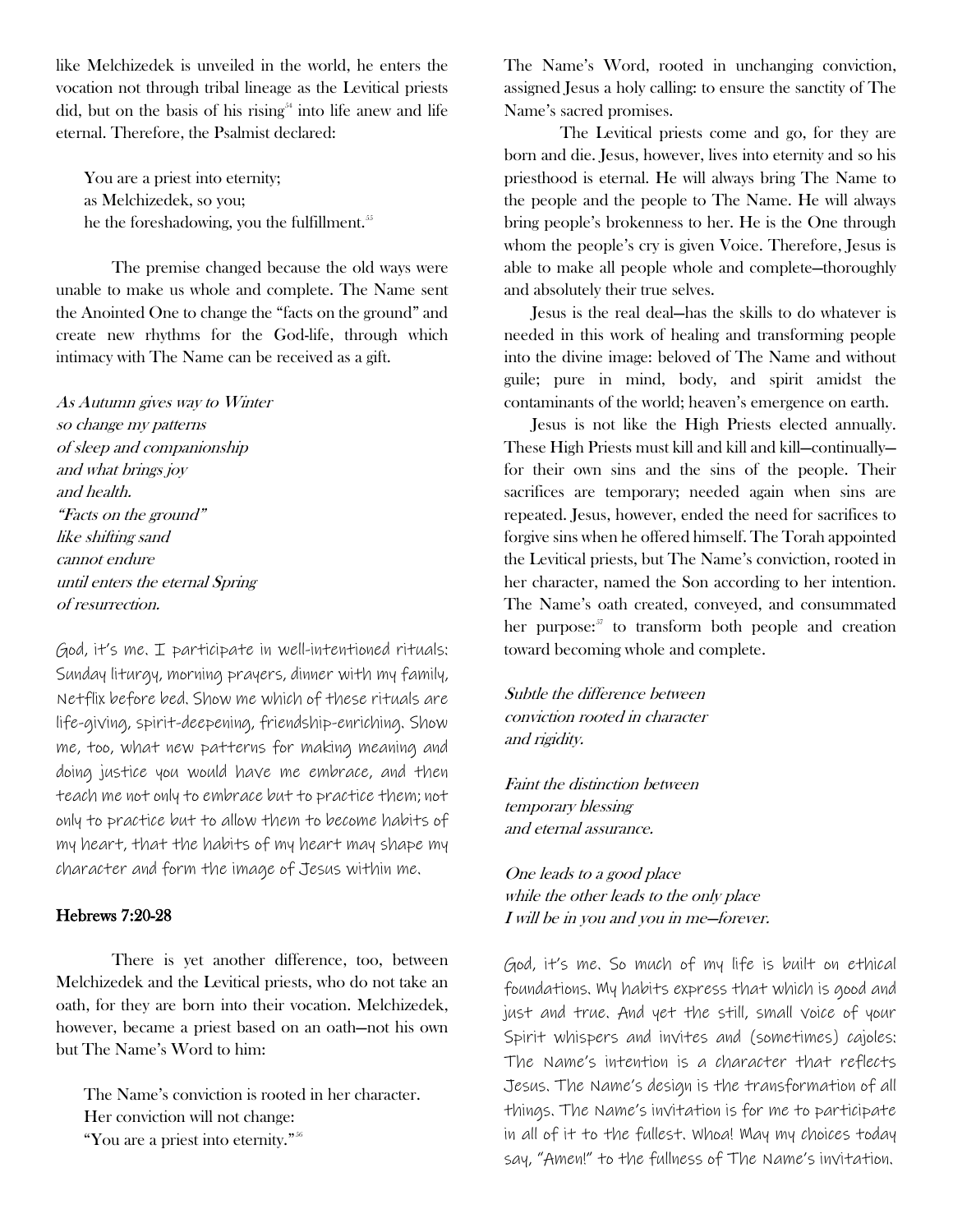#### Hebrews 8:1—13

Now, here's the point: Jesus is just such a High Priest (of the order of Melchizedek—king of right relationships). Jesus is The Name's "right hand man" and hears when The Name whispers his desire, delight, or determination. Jesus serves in the midst of The Name's eternal dwelling place, the heavenly home that no human hands can build. Every High Priest, being mortal, is assigned special gifts to offer and ordinary sacrifices to make. But not so with Jesus. (Were Jesus merely mortal and of the family of Aaron or Levi, he too would offer such sacrifices, as Torah commands. But as Jesus is eternal, he serves not for a lifetime but for eternity.) The Temple in which the High Priest offers sacrifice is the shadow of The Name's heavenly home, a glorious replica of the eternal, but still only a replica. This is why Moses was warned while speaking with The Name on Mount Sinai to build the Tabernacle—also known as the Tent of Meeting—to precise standards, so that it would convey the spiritual truths that it represented.<sup>38</sup> Thus, Jesus' ministry of creating right relationships is more dependable, for it is built on a more certain foundation.[59](#page-26-10) Cracks exist in the foundation of the Levitical priesthood that Jesus' priesthood repairs and makes whole.

The Saguaro in my backyard beckons: "Can you wait with me? Can your prayers and praise remain lifted as long and as high, enduring beyond your mortal existence?"

The Saguaro scoffs at my temporal concerns: I flit about like a gnat, waxing hot and cold, refusing to endure, failing the test of steadfastness.

I must learn from my friend the Saguaro: Patience is a gift. Endurance is a virtue. Praise and prayer are intended not for the moment but to sculpt a soul worthy of eternity.

God, it's me. I long for certainty: not the kind conveyed by power and privilege, nor that which comes from market success or insurance. No, I long for the certainty that my life is built on that which endures: character and hope and a love that will not let me go.

I long for the certainty that my well-being depends not on human choices but upon Divine choosing: I belong to you—body and soul, in life and in death. I am humbled and grateful, that my longing is welcomed by Jesus.

#### Hebrews 8:8—13

We see The Name's desire to repair right relationships and make whole again the human family in the words she spoke through the truth-teller Jeremiah:<sup>[60](#page-26-11)</sup>

"Look to the horizon!" says The Name. "I will fulfill all goodness for the divided and exiled; $61$ sacred promise I will accomplish.

"This promise—my promise—is fresh: an open window through which the Wind blows, a wide-open door that welcomes and invites.

"This promise depends only on my Word: neither the distracted trust of our ancestors nor their journey's detoured steps define what shall be.

"This sacred promise I make to my people: I will inscribe justice upon their hearts and minds; I will embrace them as a mother with her infant.

"Through intimacy and experience they shall know me; Through perception and intuition, I shall be known.<sup>[62](#page-26-0)</sup>

"I will envelop them in mercy that astonishes; I will cause their brokenness to become like a dream. I will restore them to their true purpose."

In declaring this sacred promise, The Name reminds us that transformation only comes as that which is tired and weary is relinquished.

Tired and weary, Covid continues to oppress yet new every morning the dew of God's mercy the yellow finch upon my fountain, the encouraging word from my friend, the gentle touch of Holy Spirit reminding me, "I am known, and I am loved."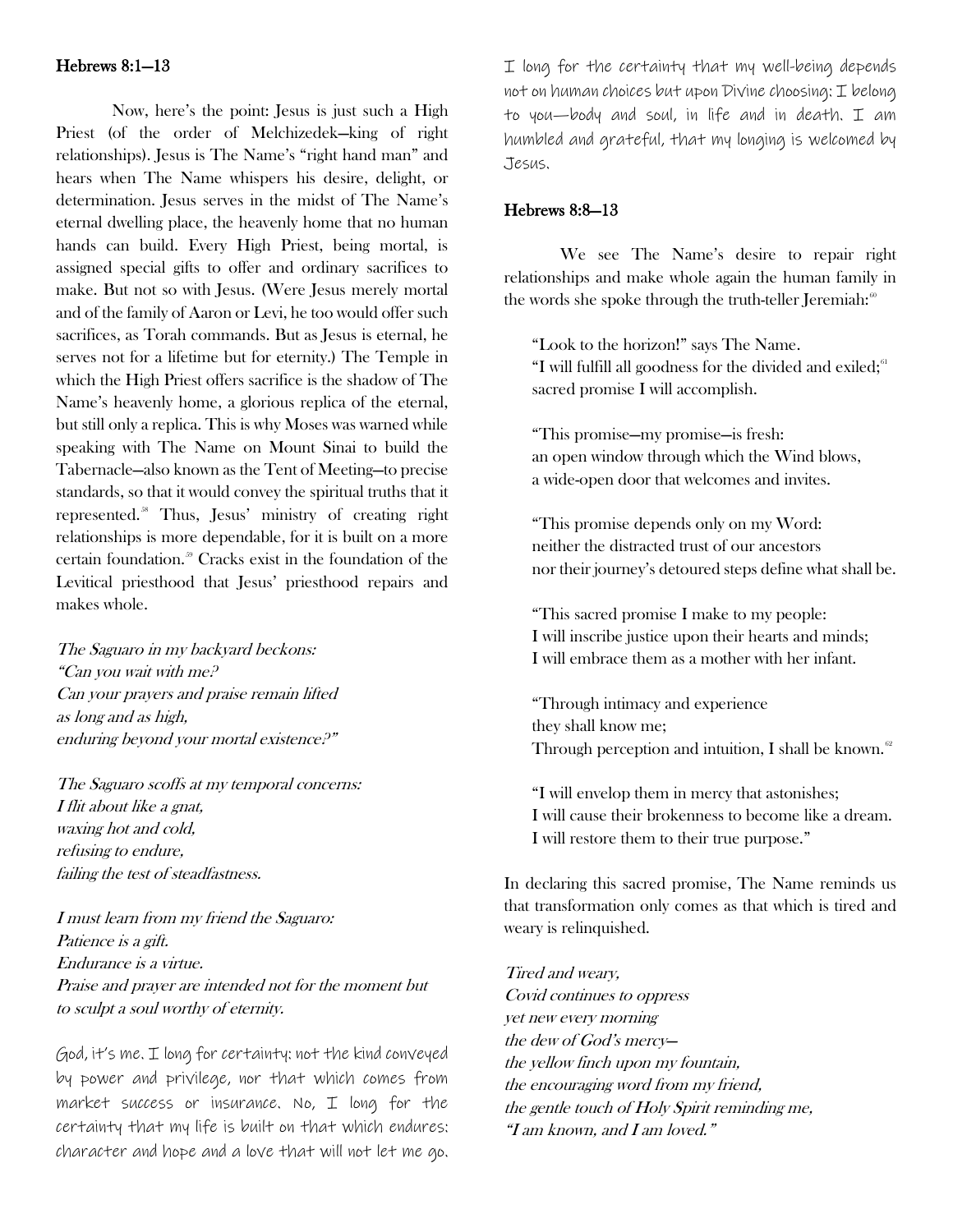God, its' me. Help me to hear your covenant as if you spoke it this morning, as fresh Word. Help me to receive it not merely with my mind but also in the depths of my soul. This promise—your promise—was spoken to those desperate for hope and longing to believe they were still your beloved people. Help me to hear it just as they heard it.

## Hebrews 9:1—10

When The Name crafted the sacred promise between him and his people Israel, it included rules and rituals to show the way people are to live in mutual love with The Name and one another. Israel's ritual life is enacted in a grand and glorious Temple, whose every furnishing foreshadowed The Name's perfect plan for his people.

There is a curtain separating the people from a room called Sacred Space. The Levitical priests each serve in this room, which contains a lampstand and bread, symbols of The Name's power and provision. A second curtain separates Sacred Space from a room called Divine Dwelling, for it leads the High Priest into The Name's direct presence. The symbols in this room are all covered in gold, call people to prayer, and remind the people of The Name's power. Ancient artifacts are contained in the ark of the covenant—manna, Aaron's staff, and the stone tablets upon which the commandments were inscribed. Above the ark hang representations of heavenly beings, which overlook an elaborate seat, known as the Seat of Mercy, upon which the High Priest offers sacrifices. So sacred is the Divine Dwelling that only the High Priest enters it and only once a year, and always with sacrificial blood to be offered for his own sins of commission and the people's sins of omission. (There is more to these sacred rooms, but this is enough detail for now.)

The Name intends for these rooms and the rituals commanded for them to be a foreshadowing of that which was fulfilled in Jesus the Anointed. The Divine Spirit works in these places and through them, upon these priests and through them, both to enact The Name's mercy and to point to the culmination of The Name's mysterious plan: that in Jesus foreshadowing becomes fulfillment. That which foreshadows lacks the power to form the moral  $\overline{\text{conscience}}$ <sup>[63](#page-26-13)</sup> of the worshiper, but that which is fulfillment transforms the worshiper into their true self. Rules and rituals, as valuable as they are (especially as they are given by The Name), are but heralds awaiting the *kairos*,<sup>[64](#page-26-14)</sup> the sacred time when The Name sets things straight.

Shadows expose light. I see God's face in the other, see Jesus in the least of his brothers and sisters.

Foreshadows point to light not yet dawning. I trust beyond experience, hope beyond vision.

Shadows and foreshadows—though glorious revealed as sacred imitation when consummation comes.

God, it's me. I confess I read this passage through the lens of my competitive spirit—"My team is better than your team!" I repent, for both "teams" belong to  $y$ ou. I seek your mercy, that I may see how you choose us all to craft your Story—the good news narrative told not in a single lifetime but from generation to generation and age to age. I seek to be formed and transformed, that I might see not merely what is but perceive what can be. May I look not merely at what I am but behold what you would have me become. May I step from shadows into light and beyond foreshadowing into fulfillment.

#### Hebrews 9:11–15

When the Anointed One was revealed as High Priest of all the good foreshadowed in the Temple (and now fulfilled in his person), he drew near the Divine Dwelling of The Name's presence in heaven and not merely the room found in the Jerusalem Temple. He drew near not by means of animal sacrifice but through the offering of his own self. He drew near to reclaim all creation from the grip of the evil one, to repurchase our lives for The Name's purpose. He drew near not merely to make us outwardly clean but to form our moral conscience. He drew near that we might turn away from marching into death and begin to serve The Name as the path for our life.

The Anointed One is The Name's ultimate and final "go between," bringing us to The Name and The Name to us. Through the Anointed One we receive her invitation to lay claim to our divine birthright. Through the Anointed One we hear her summons to live as her beloved children. Through the Anointed One we are liberated from looking back upon our falls and failures that we might live into the lovingkindness in which we now find ourselves.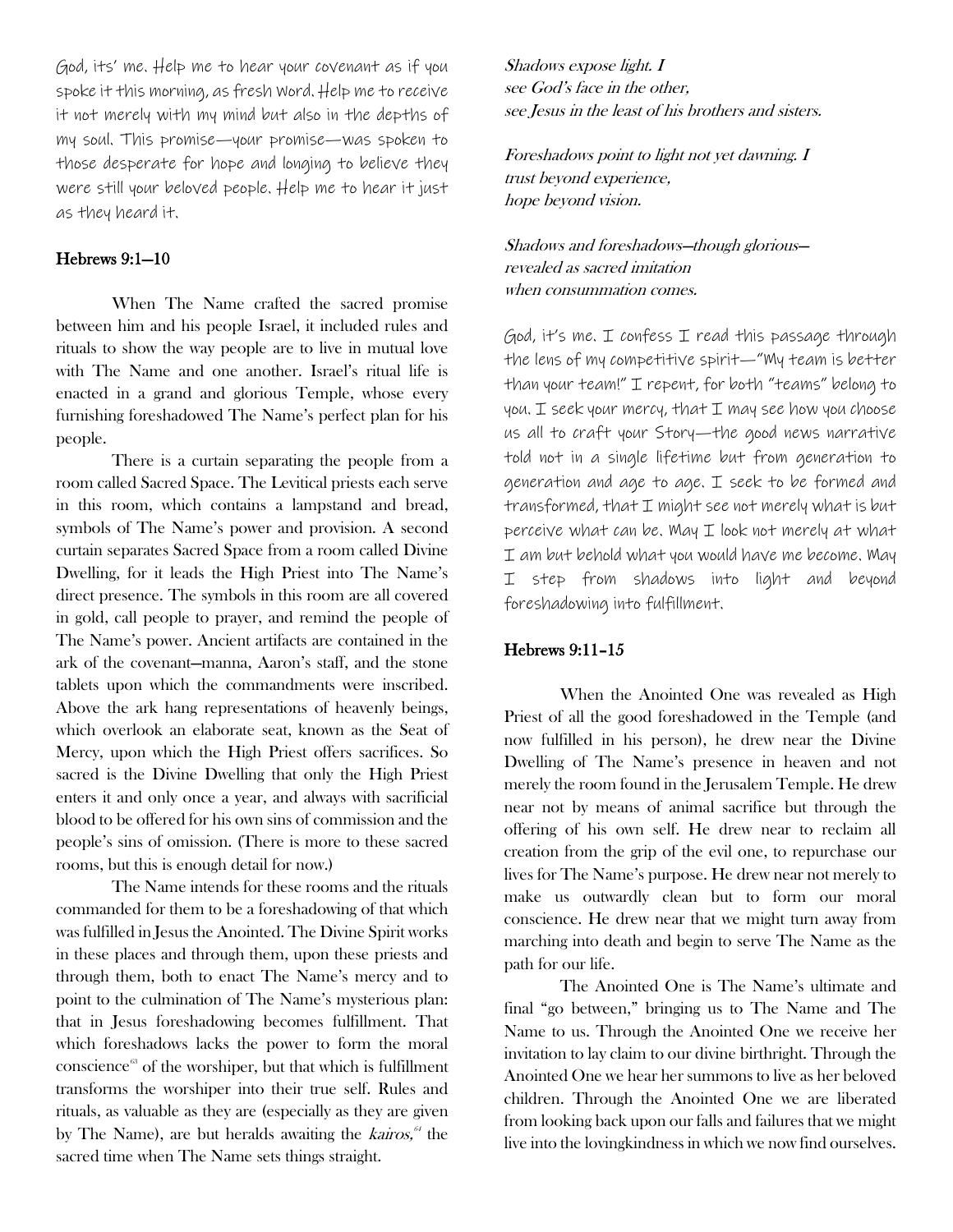Intimacy is a wondrous gift seductive and scary inviting discovery while requiring revelation.

Jesus said it best, "that they may all be one. As you, Father, are in me and I am in you, may they also be in us.  $\frac{365}{5}$  $\frac{365}{5}$  $\frac{365}{5}$ 

Patrick said it well, too: "May the Christ in me speak to the Christ in thee, that we may be one in him.  $\frac{1}{100}$ 

Draw near… Draw near… Draw near!

God, it's me. As Jesus drew near to you, may I follow in drawing near. As Jesus drew near to me, may  $I$  draw near to him. As Jesus drew near, not just to tidy my outward person but to transform my inward being, may I accept his influence, welcome his comfort, receive his challenge, and walk boldly into his lovingkindness. Liberated from looking back upon my failures, may I walk forward with him toward my best, true self.

#### Hebrews 9:16–28

"Why is it," you ask, "that the Anointed One had to die? Wasn't the Anointed One chosen and beloved of The Name?" It's complicated.<sup>[67](#page-26-17)</sup>

First, let's remind ourselves how covenants—as sacred promises—work. They are like a person's will. When one makes a will, their intentions are made public to all—convictions and commitments extending beyond life and into death. The covenant, like a will, requires death before it is enacted, for it was made to endure for all time.

So it was with the first covenant made with Israel— The Name's promise spoken through Moses. When Moses explained to the Israelites both the gifts and responsibilities of being The Name's beloved, he expressed the solemnity of both The Name's blessing and the people's obligation.<sup>[68](#page-26-18)</sup> Moses used symbols of commitment and cleansing to honor the sacredness of the moment: the sacrifice of calves, the sprinkling of blood and water to consecrate both Word and people. He said, "The calves' blood is both sign and seal of The Name's sacred promise and our holy commitment to live as his beloved.["69](#page-26-7) Indeed, Moses sprinkled blood in the Tent of Meeting and in many other rituals: each a sign to remind the people to

let go of their old lives and their false selves.<sup>[70](#page-26-8)</sup> Only by releasing our brokenness can we embrace The Name's healing lovingkindness.

So it is also with the new covenant made through Israel and extended to all humankind—it was enacted through death not using those things that were mere copies: signs that pointed to the heavenly reality, symbols that signified a purpose greater than themselves. The Anointed One entered not the human copy—the Temple—but the Divine Dwelling in The Name's direct presence! The Jerusalem Temple, with its unending need of sacrifice priests drenched in the blood of bulls and calves, sheep and doves—was not sufficient to transform all things into new creation.

Therefore, the Anointed One entered the Divine Dwelling to present himself as the perfect gift, which he needed to do only once for all eternity rather than over and over, for his sacrifice was not mere calves and goats and doves but his eternal person. The Anointed One did not suffer again and again from the beginning of creation, but once for all *chronos* to bring about the *kairos*<sup>7</sup> of new creation. In the Anointed One is the consummation of creation's purpose—its fulfilment discovered in his selfemptying love. Everyone dies and looks into the mirror of their own brokenness, which is a weight we cannot carry, a truth we cannot endure. But the Anointed One carries what we cannot and brings to us a truth deeper than ourselves—the truth that we are beloved, embraced, and held near to The Name's bosom. When the Day comes and the Anointed One is revealed in his full radiance, he will bring to us the culmination of this truth, and we will be made whole and complete, our true selves.

Forgiveness as letting go releasing past hurt sending painful memories away embracing a new future.

God no longer punitive, not finding glee, neither inflicting suffering, nor cosmic child abuse.

Forgiveness, then, begins with emptiness seeking fullness in what brings justice and joy.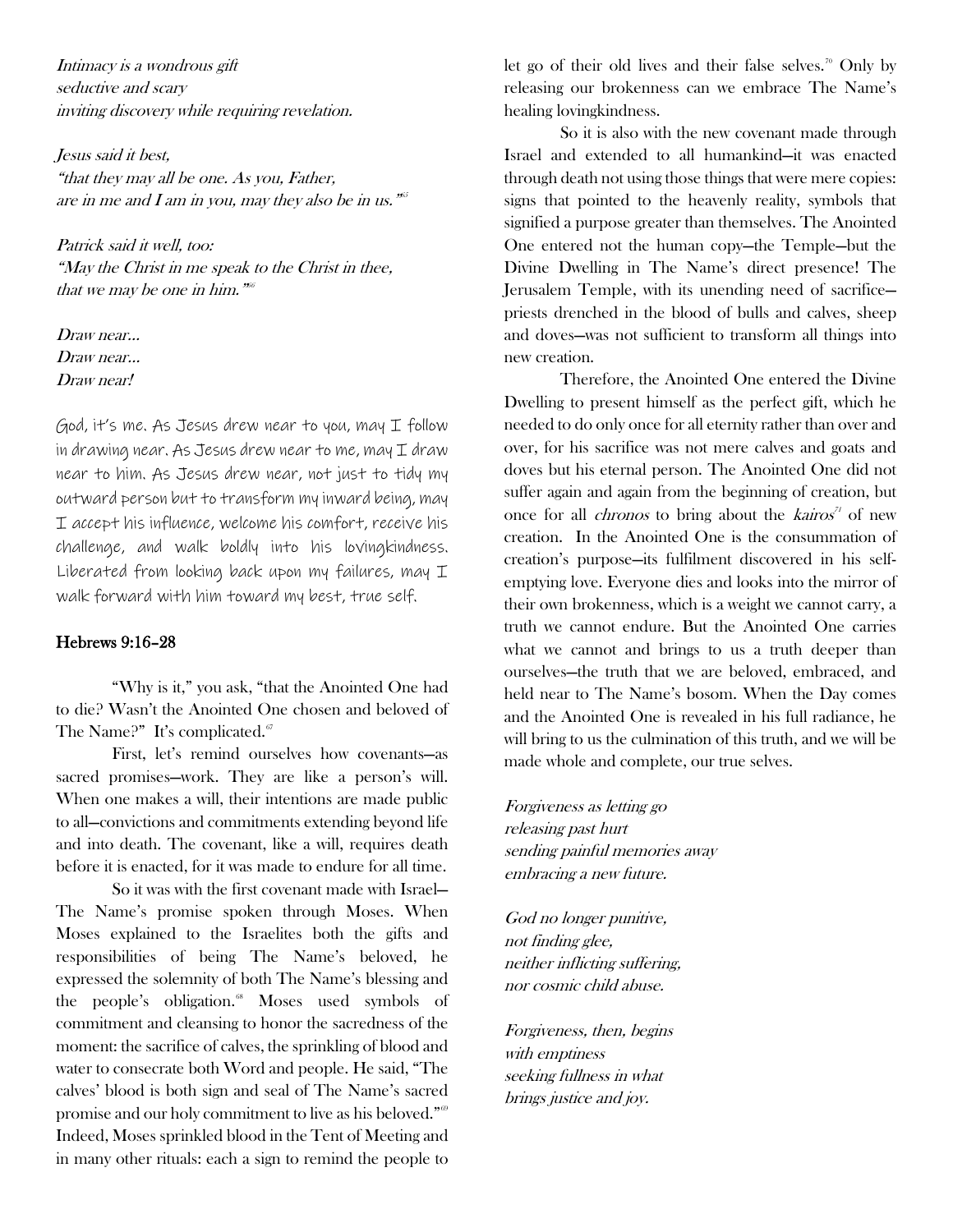God, it's me. I shudder at the thought of how barbaric rituals were in centuries past: the blood of calves required for reconciliation. I mock the ancients, who believed such barbarous things could represent the God-rhythms. Far more sophisticated is our generation, who decimates thousands from the air— If we cannot see them, did people really die? Far more urbane is our culture, whose urban landscapes overmatch ancient Jerusalem in the shedding of blood.  $O$  Name,  $I$  am so glad  $I$  have moved beyond my silly, ancient forebearers, who thought forgiveness was somehow painful. I am so, so glad to have adopted a more modern perspective that says forgiveness is easy, abundant, and, above all, cheap.<sup>[72](#page-26-20)</sup>

#### Hebrews 10:1—18

The Torah is an outline<sup>[73](#page-26-21)</sup> of The Name's good that will be revealed in fullness, but it is not the full reality. Like a shadow that presents one's silhouette but cannot display one's heart and soul, so the Temple's sacrifices guide us in the direction of the God-rhythms and signify the God-life without being able to transform one's true self. The sacrifices remind us annually, from year to year and age to age, of our need—and also that bulls and goats cannot make us whole and complete.

The Anointed One pointed beyond the sacrifices of bulls and goats to a deeper truth. He quoted the Psalmist:

O Name, you do not yearn for what I give beyond me; your desire is for what I give from within me not the riches of calves and coins, but the treasures of my heart.<sup>[74](#page-26-22)</sup>

What is given from beyond oneself is good and The Name commands it in accordance with Torah, to point toward the God-rhythms and to signify the God-life. Yet giving from within oneself, the treasures of one's heart, is the Way to discovery of one's full humanity. The Anointed One let go of the former to embrace the latter. The Anointed One established the Way of the God-life: to stand for The Name not through bulls but through the offering of his own body, given once for all eternity. The Anointed One established that it is not through the sacrifice of calves but through the offering of the Christ that we are made whole and complete.

Day after endless day, the Levitical priests slaughter livestock—turning Jerusalem's streams red during the Passover—only to return to slaughter again, for guiltless and goodness are not the same thing. Those who offer sacrifice take away guilt for a time, but without goodness one must return—again and again and again.

But since the Anointed One, as a priest like Melchizedek—the king of right relationships, offered his own body rather than a bull, his goodness affects all who encounter his lovingkindness. The Anointed One needed not to return again and again to slaughter but instead returned to his home in The Name's presence. He was commissioned with The Name's authority and awaits the culmination of the age to come. By his one act of selfgiving, the Anointed One makes whole and complete all whom The Name has set apart for salvation and for service.

The Divine Spirit bears witness to this new reality through the truth-teller Jeremiah:

"This is the sacred promise I make," says The Name. "I will inscribe my poetry upon their hearts, my prose upon their minds. Broken they are, yet I will forget it; Ornery they are, yet I will remember it no more."

When The Name heals our brokenness, bulls need not be slaughtered. When The Name releases us from our own orneriness, calves rest easy and give thanks for the Christ.

I spoke kind words (with rage in my heart): Was I just and good?

I wrote the check (begrudging every stroke of the pen): Did it draw me closer to God?

I stopped pretending (honesty and authenticity are surprisingly difficult): Is this the Way of Jesus?

God, it's me. May  $I$  grow toward becoming good even as I seek to look good. May my inward growing toward the image of Jesus be reflected in actions and attitudes toward those I encounter each day. May I both give you the treasures of my heart and express outwardly the truth you are forming inwardly. Help me, O Name, to realize your call upon me is both/and rather than either/or.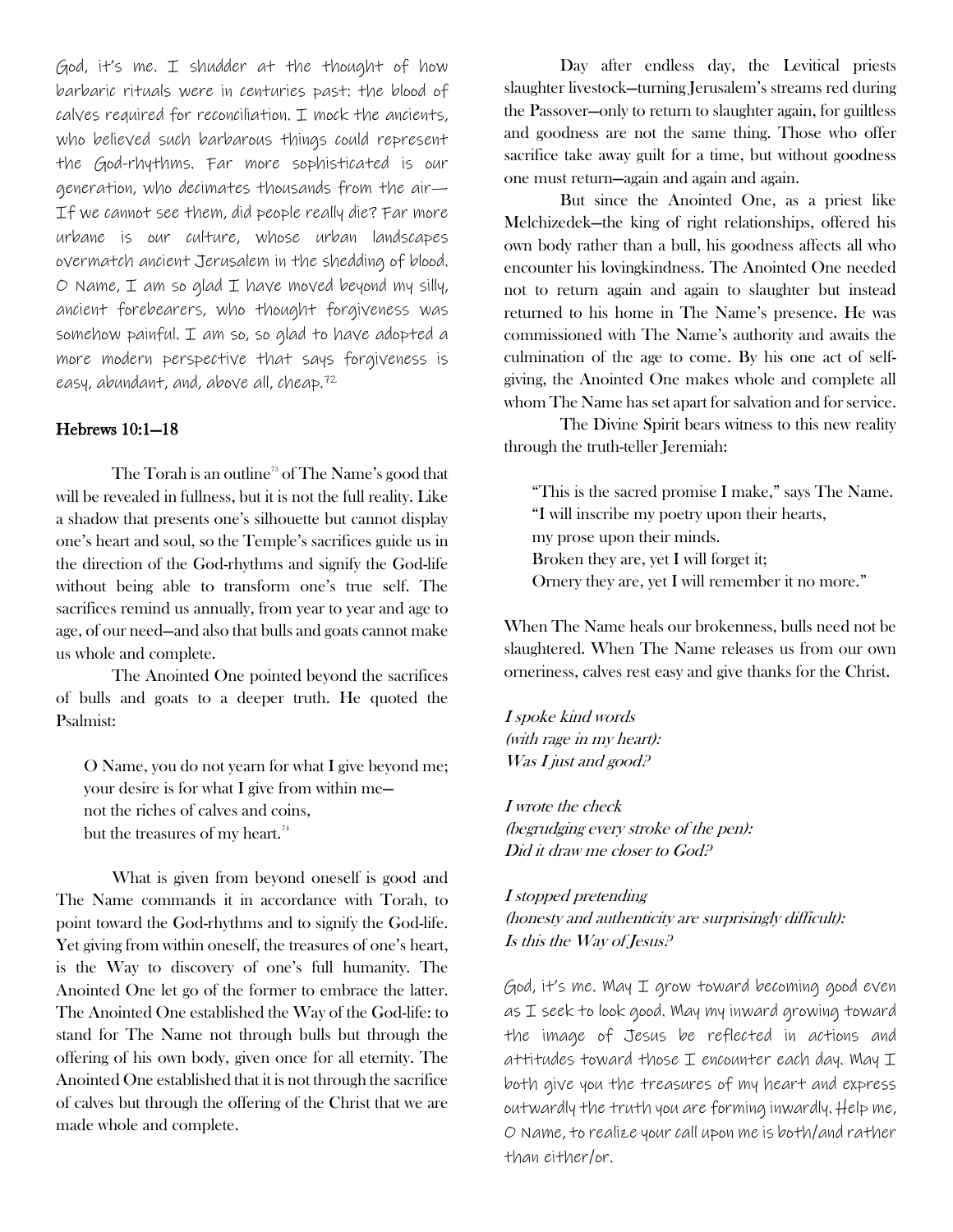#### Hebrews 10:19-25

Because we have been released from our own brokenness by Jesus' healing balm, we are confident assured that we belong to The Name's family. Because we have been liberated from our own orneriness, we walk forward with conviction that Jesus escorts us into The Name's Divine Dwelling—assured Jesus offered his service freely; indeed, it brought him joy to serve in this way.

Therefore, we draw near, resting ourselves upon The Name's bosom, with confidence, conviction, and trust that we are both declared innocent and immersed into the renewing waters of the God-life. We grab hold of The Name's hand knowing he will never let us go. We walk beside The Name rejoicing in his faithfulness, rejoicing that his promise is our hope.

Therefore, we plan day and night how to encourage each other toward agape and inspire each other toward goodness. We gather together because we know it builds a strong foundation for our being "In-Courage-Minted." We continue to gather because we know we are "In-Sprit-led" when we are together rather than isolated, alone, and without the support that only our family in Jesus can provide. This is important! And we need each other all the more as we await the Day of Jesus to be revealed.

COVID cases rise, my temptation to hunker down rises, too. My head lies to my heart, "I don't need other people around."

COVID cases rise, my determination rises faster. My heart responds, "Separate doesn't have to mean isolation."

COVID cases continue, my affection for the Body of Jesus grows. "Christian" is always a plural, never singular: "me" and "we" intertwined in love.

God, it's me. Though an individual, grant unto me the  $q$ ift of community. Though  $I$  have my own thoughts, grant unto me the joy of learning from others. Though I enjoy a little "alone time," grant unto me the joy of knowing your fellowship of love. Though I like "me," grant unto me an even greater appreciation for "we."

#### Hebrews 10:20—39

If we knowingly walk in the wrong direction, we will not get to our destination. If we deliberately choose isolation, we will not share community. If we purposefully aim for a lesser good, we will miss the mark of The Name's perfect desire for our wholeness.<sup>[75](#page-26-23)</sup> The only thing we should expect is for our choices to be delivered into The Name's purging fire.<sup>[76](#page-26-24)</sup> Indeed, it is better that our choices be consumed as The Name's enemies than for us to be consumed!

To treat Moses' teachings as unimportant is to miss their ability to bless us. Playing hide-and-seek with The Name's mercy is foolishness. Anyone who treats the sacred as profane obscures our vision of the God-life and compromises our ability to dance the God-rhythms. When we treat the profane as sacred, we obscure the beauty and blessing of The Name's Beloved, the Anointed One. His giving himself as an offering invites us to join him in a lifelong journey of discovering our best and true self. Why would we treat The Name's lovingkindness so contemptuously by rejecting her invitation to dance?

Have a healthy awe of and reverence for The Name's judgment. As the Torah and the Psalms speak:"

"I live by my values," says the Lord. "Decisions of right and wrong affirm my character."

Or again,

The Name will separate wheat from chaff, Dividing precious metal from dross.

Being held in The Name's hands inspires awe and invites right action, especially for those wise enough to heed the opportunity to draw near!

Remember the early days of your journey with the Anointed One, when you accepted the light shining upon and within you. Remember that even great suffering could not dissuade you from trusting The Name: insult and intimidation were no match for your conviction. You walked with siblings in their suffering and surrendered earthly possessions to snatch up heavenly ones, in the certainty that only heavenly possessions endure.

Don't lose confidence now! Instead of losing confidence, persist, persevere, and proceed ever deeper into The Name's heart and mind. Dive into her waters. Immerse yourselves in her lovingkindness. Bathe in the hope of her promise that she is near.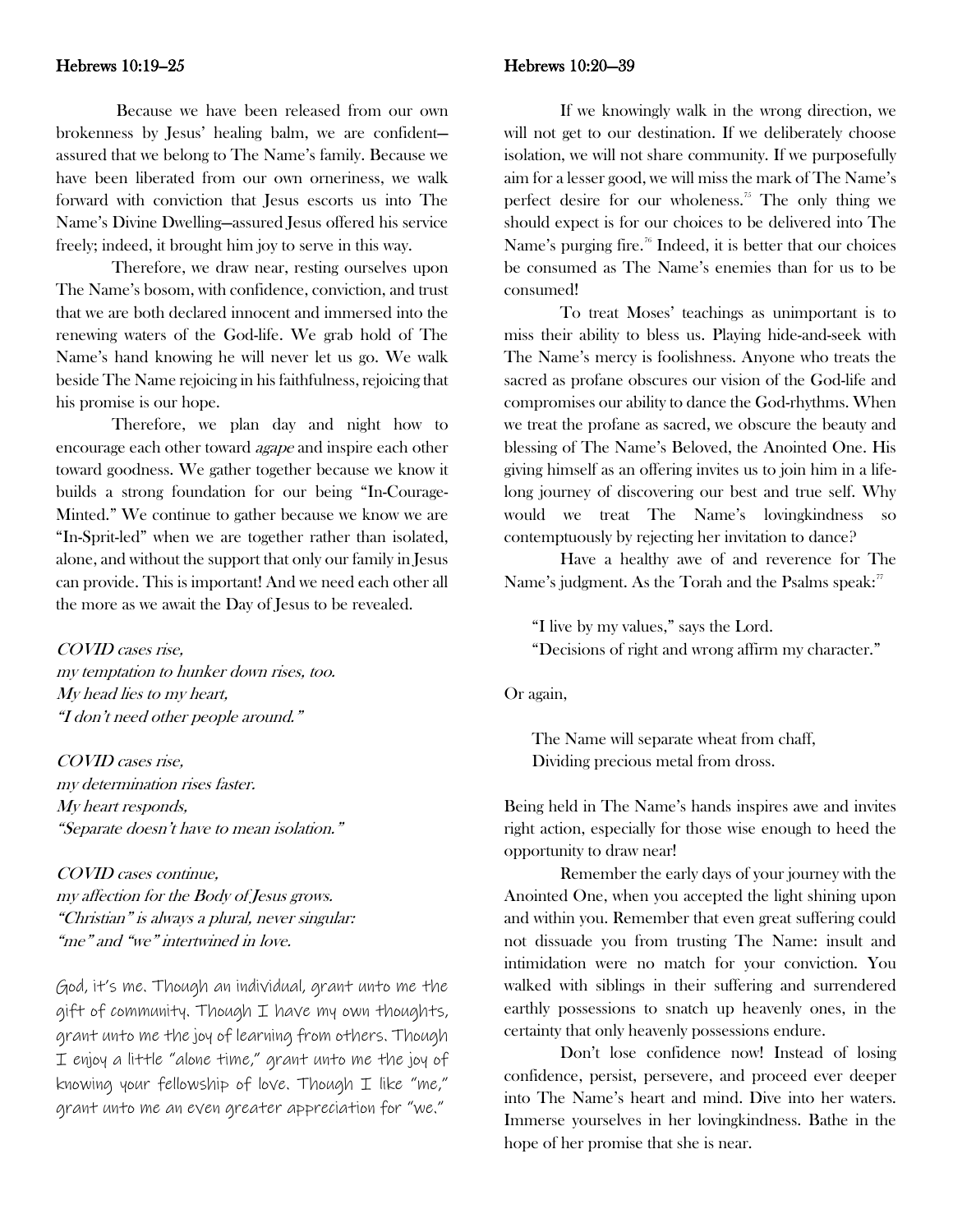The *kairos* is near

The One who comes is coming!

The *chronos* approaches when all shall be revealed.<sup>[78](#page-26-25)</sup>

Or again,

Trust is the path to right relationship! Joy cannot be found by those who hide from love.<sup>[79](#page-26-15)</sup>

We are not those who hide from love, shriveling in fear that we might be seen as we are. Instead, we trust that even as we are seen, so we are loved. We trust that though we are broken, so shall The Name make us whole and complete—our best and true selves.

Woke up this morning to possibilities, opportunities, challenges to be shaped, formed, and transformed or twisted, distorted, and warped, taking another step with your lovingkindness as companion on a journey toward becoming my best and true self.

God, it's me. Help me be present in the moments  $I$  live today: aware and noticing myself and others, recognizing hurts and listening to your Spirit's nudge. Help me live where my feet happen to be and not repeating an unforgiven past or rehearsing an uncertain future. Help me to claim your lovingkindness for me in this moment and then share it with the one and the many whom I will encounter today. Help me make choices that become habits and practice habits that will shape me in your image.

### Hebrews 11:1-16

Trust is the mortar that holds the walls of our spiritual home in place. Trust is the guarantor that our conviction is sufficient foundation upon which to build our spiritual home. Trust creates our conviction that even though our physical vision is limited, yet our spiritual discernment rightly perceives The Name's goodness and the many gifts that come from his lovingkindness.

The ancients lived and died singing the wonders of The Name's goodness and gifts. Our spiritual fathers and mothers discovered the blessings that can be received only through trust. Trust conceives in us wonder and awe that The Name spoke all creation into existence—from nothing

to abundance as a single Word. Consider the lived and living witness of our spiritual fathers and mothers—all of whom received The Name's blessing through trust.

Abel, who trusted The Name that his gift would be welcomed and who, also through trust, was welcomed into right relationship. Abel's trust speaks to each new generation even though he is long dead.

Enoch, who trusted The Name and whose life was taken into the heavenly dwelling. Enoch made The Name's heart happy. Without trust, it is impossible to make his heart happy, but through trusting that The Name is and loves, we are compelled to seek his face, which always shines upon those who seek him.

Noah, who trusted The Name enough to build a HUGE boat on nothing more than The Name's warning. Noah's trust led him to save his family. His trust declared with conviction the brokenness of the world; his trust led him to inherit right relationship with The Name.

Abraham, who trusted The Name when called to go to a foreign land, a land not his own, among a people not his own. He obeyed, taking a journey into the unknown. What Abraham knew (but only because he trusted) was that The Name had made him a promise. That promise was enough for Abraham, his son Isaac, and his grandson Jacob to wander forward, in search of the dwelling place not constructed by human hands but grown from the seeds of trust planted in The Name's promise.

Sarah trusted The Name's promise. Though she was well past the ideal age for childbearing, Sarah trusted The Name would be faithful to her and to his promise that she would bear a son through whom all nations would be blessed. From Abraham and Sarah, well-elderly though they were, came great nations—offspring as plentiful as the stars in the night sky or as abundant as the sand on the seashore. Sarah's trust has led generations to trust.<sup>[80](#page-26-16)</sup>

All these ancients were still living by trust when they died. The Name's promises were still in front of them, still their horizon. They were strangers to the experience of receiving The Name's blessings fulfilled, foreigners to the full benefits of being citizens of his beloved community. They understood their true citizenship is not on earth but is discovered wherever The Name dwells. They weren't looking for a country to call their own but searching for their true home in The Name's presence, wherever it would be discovered. They weren't looking backward, homesick for their past, but forward toward a future in which they would walk alongside The Name. And The Name welcomed them into his beloved community, for they made his heart happy.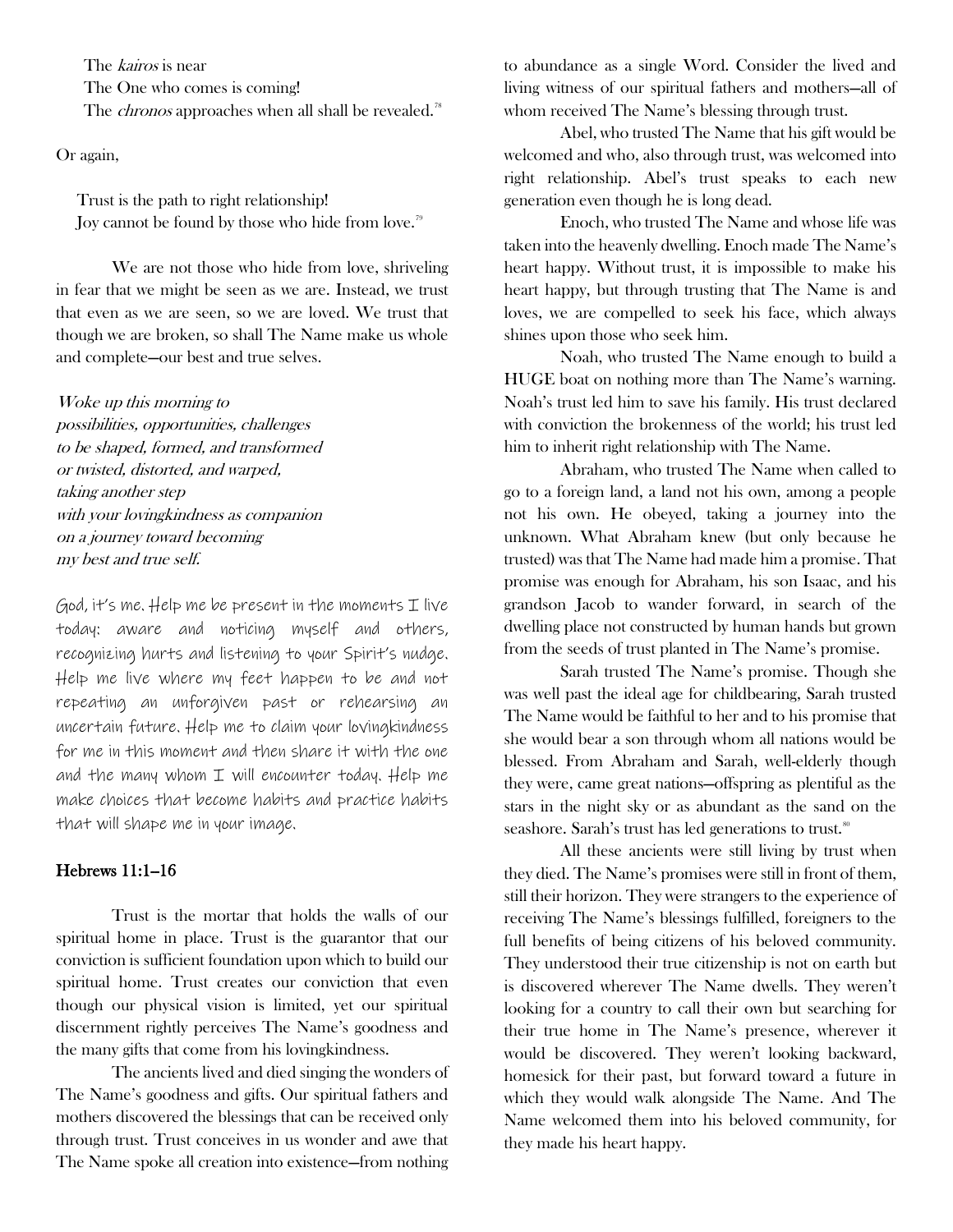Life shatters, sometimes, like a broken mirror, distorting the image I see before me. My brother and father died the same week. The Capitol was invaded and officers died. My friend without insurance needs a hip replacement.

What is trust when the mirror breaks.<sup>2</sup> What image do I see when I look into its fractured shards?

Trust sees the hurting child within another. Trust hears the plaintive cry in the harsh barking. Trust feels civility's heartbeat—not quite dead, yet. Trust extends an olive branch in spite of all the evidence. Trust looks in the shattered mirror and sees the one becoming like Jesus.

God, it's me. It's hard to trust when your brother attacks—did Cain compromise Abel's trust? It's easy to trust on Easy Street—Ah, to be escorted to heaven like Enoch! It's scary to trust in the face of cataclysm—"foxhole faith" that endures, like Noah possessed, is easier said than done. I like the experience of Abraham and Sarah, for mutual support and encouragement make trusting much easier. O Name, however it happens, help me to trust that you exist and you love, now and for always.

# Hebrews 11:17—31

The story of "salvation history" cannot be told without trust. Trusting The Name, Abraham passed his test. Though Abraham had embraced The Name's promise that he would be the father of a great nation, he was asked to offer up his son, as if—quite suddenly—The Name had embraced the practices of the pagan gods to demand child sacrifice (of course, we know this was not the case). Abraham did not understand how The Name's seeming demand conformed to the promise, but trusted The Name could raise the dead, if need be. Indeed, through Abraham's trust in The Name's goodness, Isaac was not sacrificed, and Abraham received his son—his one and only son—into his embrace.

Trusting The Name, Isaac blessed his two sons, Jacob and Esau, toward the fulfillment of their journeys.

Trusting The Name, Jacob blessed all of Joseph's sons, even as he approached his death and had to lean on his staff to do it.

Trusting The Name, Joseph inspired hope in his family that they would be led out of Egypt to return to the

land of promise, and even gave them instructions to take his bones with them when they left!

The story of "salvation history" cannot be told without trust. Trusting The Name, Moses' parents hid him for three months, in defiance of Pharoah's decree that the Hebrews' male babies were to be slaughtered. Trusting The Name, they were unafraid of Pharoah.

Trusting The Name, Moses refused to be known as son to Pharaoh's daughter (even though she raised him) but instead joined himself to The Name's family (even though they were rejected and relegated to abuse, oppression, and suffering). Moses' trust foreshadowed a devotion to the Anointed One—the emptiness of Jesus being preferred over the fullness of Egypt, ephemeral indulgence rejected for the sake of eternal extravagance.

Trusting The Name, Moses provoked Pharoah's anger, yet persevered because he perceived The Name's presence was behind, beside, and before him.

Trusting The Name, Moses enacted the Passover, applying the blood of goats upon the door frame to preserve the firstborn children of Israel from the Destroyer.

The story of "salvation history" cannot be told without trust. Trusting The Name, the Hebrew people passed through the Sea just as the Destroyer had passed over them as a people. The Egyptian armies, however, were not so fortunate and became the Destroyer's feast.

Trusting The Name, the armies of Israel marched around the walls of Jericho for seven days—The Name's victory their Sabbath rest.

Trusting The Name, Rahab the Canaanite welcomed the Hebrew spies, and she and her family and all who belonged to her were saved from destruction.

The story of "salvation history" cannot be told without trust.

Trusting The Name human assent to divine yes.

Trusting The Name courage and humility in conjugal union.

Trusting The Name her story becoming our story.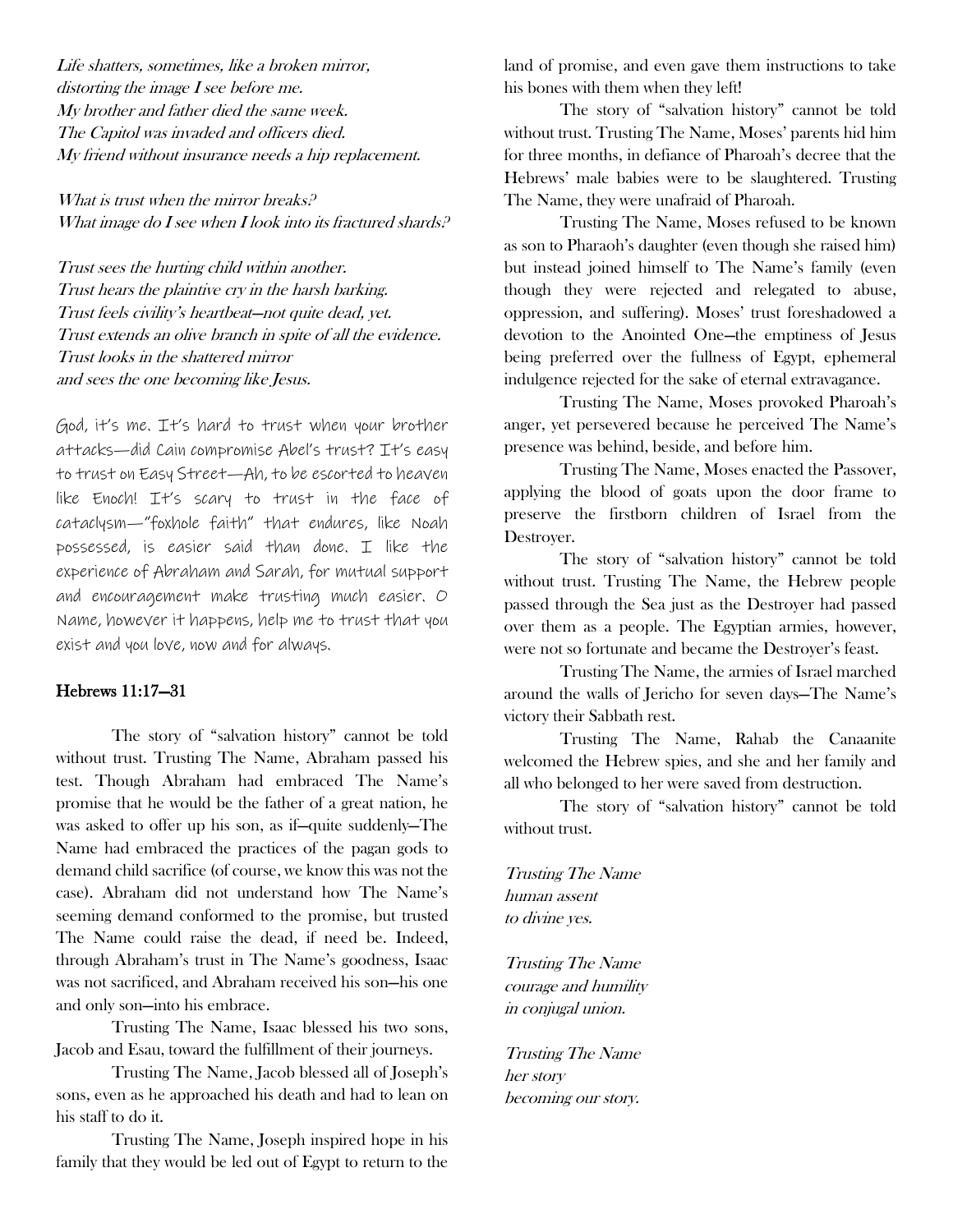God, it's me. The river of history meanders, its path changing course because of single acts of courage. History, like that river, deepens during seasons of humility and becomes perilous when arrogance is ascendent. Teach me, therefore, to intertwine courage and humility so that, when called upon to act, I might choose wisely.

#### Hebrews 11:32–40

Oh my! I don't have time to tell all the stories of The Name being at work through truth-tellers and rulers, through both the mighty and the humble—Gideon and Barak, Samson and Jephthah, David and Samuel, and so many others. With The Name at work through their trusting, kingdoms fell and justice rose, the mouths of lions were shut and the fury of flames quenched. With The Name at work through their trusting, soldiers escaped the sword and the weak were filled with strength, enemy armies were routed and mothers saw their children return home alive, as if raised from the dead!

Still others<sup>[81](#page-26-26)</sup> showed The Name's strength through their willingness and ability to endure opposition. With The Name at work through their trusting, they faced angry mobs, unfair punishment, and even imprisonment. With The Name at work through their trusting, they were executed—stones thrown and swords swung, some even sawed in two! With The Name at work through their trusting, they were clothed in poverty and adorned with persecution. The world found no place for them, so they wandered the deserts and camped in the mountains, caves their boudoir and crevices their study. Yet even these made The Name's heart happy because they trusted him. Though they did not see the promise fulfilled within their own lifetimes, they trusted The Name's inexorable plan, his inescapable vision, would bring them to us, and we will be made whole and complete together.

Trusting The Name at times a ballet of blessing at times a samba of suffering

Trusting The Name path diverging in the woods choosing the one that leads to wholeness

Trusting The Name not always easy always best

God, it's me. Temptation comes: to define my faith in terms of blessing, the Tempter at work through bad theology and my own privilege. I do not want to see suffering in others and cannot welcome it in myself. Yet life comes to me as it does to all, and when it does, will I affirm you are with me even then? When confronted by opposition, will  $I$  seek ways to have you at work through my trusting, or choose to show the bastards what I'm made of? Which is the path that makes your heart happy?

## Hebrews 12:1—3

Look around at all the people who have lived trusting The Name—a throng of sacred testimony to her work among them and through them, a chorus of witness from every century, singing songs of praise to her justice and joy. With mentors like this, be inspired! Be encouraged! Take your broken ways of living, stuff them in a box, and set the box out front to be collected with the trash. Persevere toward the goal of becoming your true self. Turn the agony<sup>[82](#page-26-27)</sup> of sin into the triumph of transformation through daily practices that become holy habits.

Here is a good place to start this work of transformation: Look at Jesus—don't turn away and don't take your eyes from him. Jesus started us on the path of trusting and will accompany us every step of our journey. He will make our trusting whole and complete so that we will become our true selves, which will be his great joy to see. For the sake of this joy Jesus endured the Cross, didn't care a whit that others thought it shameful, for he knew it was the Way that would lead us back to The Name. At The Name's side is where we can find Jesus now, running the family business of *agape*.

More than just glancing at Jesus, keep looking, then ponder and wonder: How deep was his love for us that he would endure such hostility and hatred? As you ponder and wonder, turn your thoughts toward meditation—give it a good think. Then you will be inspired and encouraged. You will neither fade nor falter from the sacred work of keeping your gaze on Jesus.

The willow beckons its arms relaxed in contemplation inviting me to join in silent admiration.

The dove dips its beak into the fountain thirsty for The Name's provision inviting me to relish creation's goodness.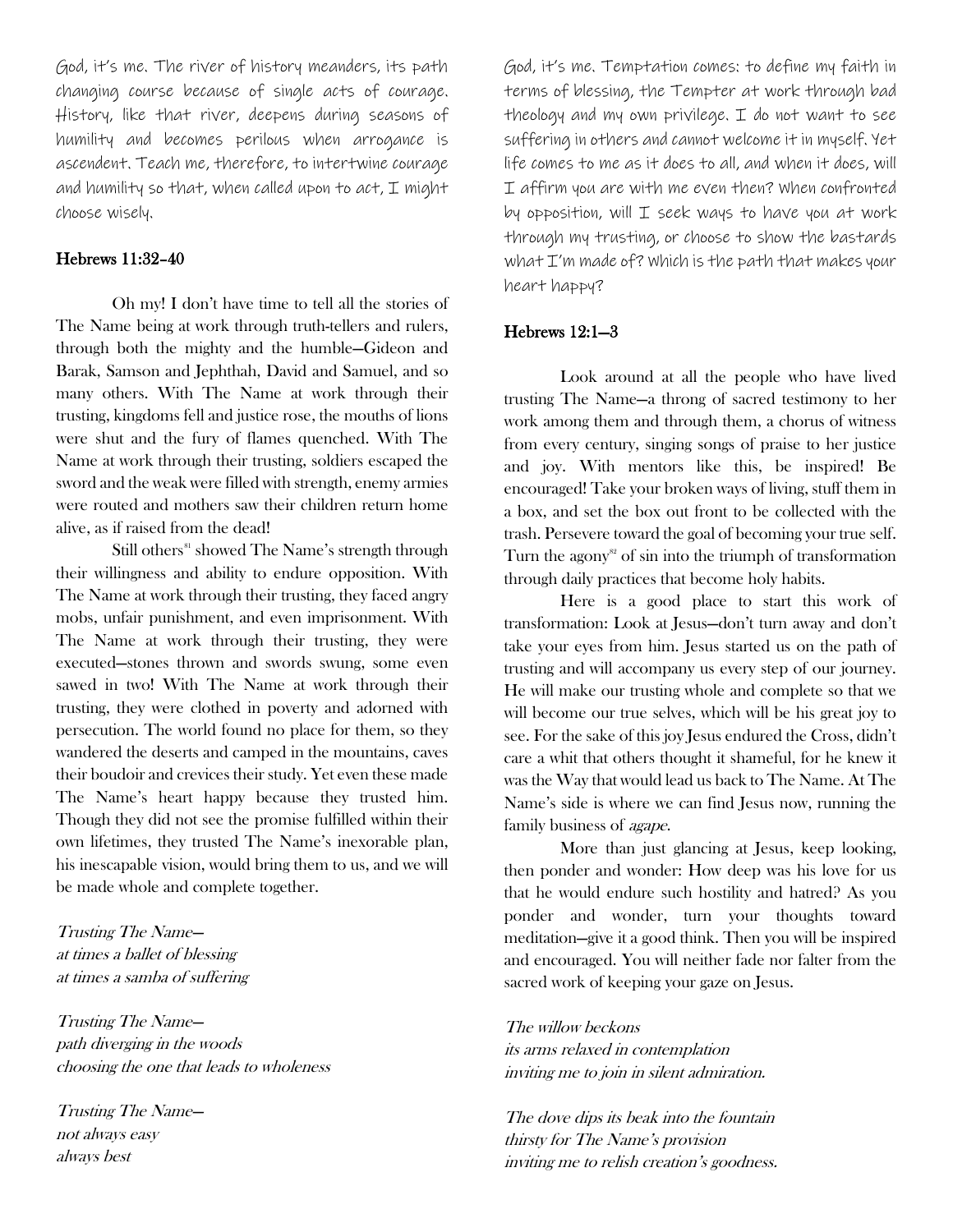The Cross, a multi-colored Talavera, hangs like Jesus to whom it points, reminding me to celebrate: I am not alone on this journey.

Seeing, looking, pondering until I perceive the cloud of witnesses in creation and community, with Jesus, my Savior, my beatific vision.

God, it's me. Fix my eyes on Jesus. Let me not look away—when social media roars or church gossip whispers. Let my gaze remain steadfast—when family troubles erupt or obligations burden. Let me perceive the One who entered into human suffering to bear it and break its power. Let me ponder the truth that only that which is embraced can be transformed. Fix my eyes on Jesus. Let me not look away.

# Hebrews 12:4-17<sup>88</sup>

Becoming your true self is a difficult journey, and you all still have far to travel. You believe yourselves to be constantly fighting against your addictions, your temptations to betray your values, and your desire for personal control over people and circumstances. Yet in your struggles, you have not yet given your lives but have neglected the truth found in Proverbs:<sup>[84](#page-26-29)</sup>

My child,

The Name allows you to endure struggles; through them you draw near to him, and are trained in right relationships.

As The Name's beloved children, struggles forge your identity adoption the journey's beginning, inheritance the journey's end.

Struggles and even suffering tutor us in the Way of Jesus, which is a cruciform life. Without adversity, there is no learning, no growth, no formation nor transformation into the image of Jesus within you. Without adversity, it is as if you aren't even The Name's children!

As we respected our earthly parents' discipline, their imperfect attempts to train us to be good and kind and faithful, so we must accept, receive, and submit to The Name's tutelage, which leads us toward right relationships and being made whole and complete. Through struggles, the image of Jesus is formed within us. Through suffering, our character begins to mirror his. Adversity, then, can be

our *paidagogos*,<sup>[85](#page-26-20)</sup> the path our journey takes to lead us toward right relationships and The Name's shalom.

If all this sounds overwhelming, take heart. Be of good courage! Be strong in The Name, remembering these words from the Proverbs:<sup>[86](#page-26-30)</sup>

The Name walks with us on our path: the lame walk, and the broken are healed.

Therefore, search for The Name's shalom for yourself and seek it for your community—being set apart from the values of the world and set apart for The Name's purposes. Being set apart enables us to see The Name clearly, whereas being mired in the muddy waters of the world obscures our vision and our visage. Cultivate lovingkindness in one another because its absence even in one causes trouble for many and is the root of bitterness within the gathering. Warn those who pervert their desires, exploiting people and things. They reason with their loins and think with their stomachs, like Esau who sold his blessing for a pittance. What did it get him? Only heartache and tears.

# The road less traveled: I don't want to travel it! Yet it leads to me.

God, it's me. Discipline is not something we like in our culture. We prefer rights to responsibilities. If we choose discipline because we are a scholar or an athlete, it is "our" choice, not something imposed upon us by another. Yet life does not cooperate. Choices are taken away by illness or accident, by circumstances and choices (our own and others'). Rather than rage at the unfairness of life, help me learn this truth in every given moment: You are with me, your rod and your staff they comfort me, and you are forming the image of Jesus within me. Open my heart that I may accept, receive, and submit myself to you, even when life's troubles confront me.

## Hebrews 12:18-29

Though your struggles are great, you need not fear. Consider what confronted our ancestors: a mountain that could not be touched, enveloped in flames, shrouded in darkness, gloom, and storm. They heard a trumpet blast from above and a voice that caused those who heard it to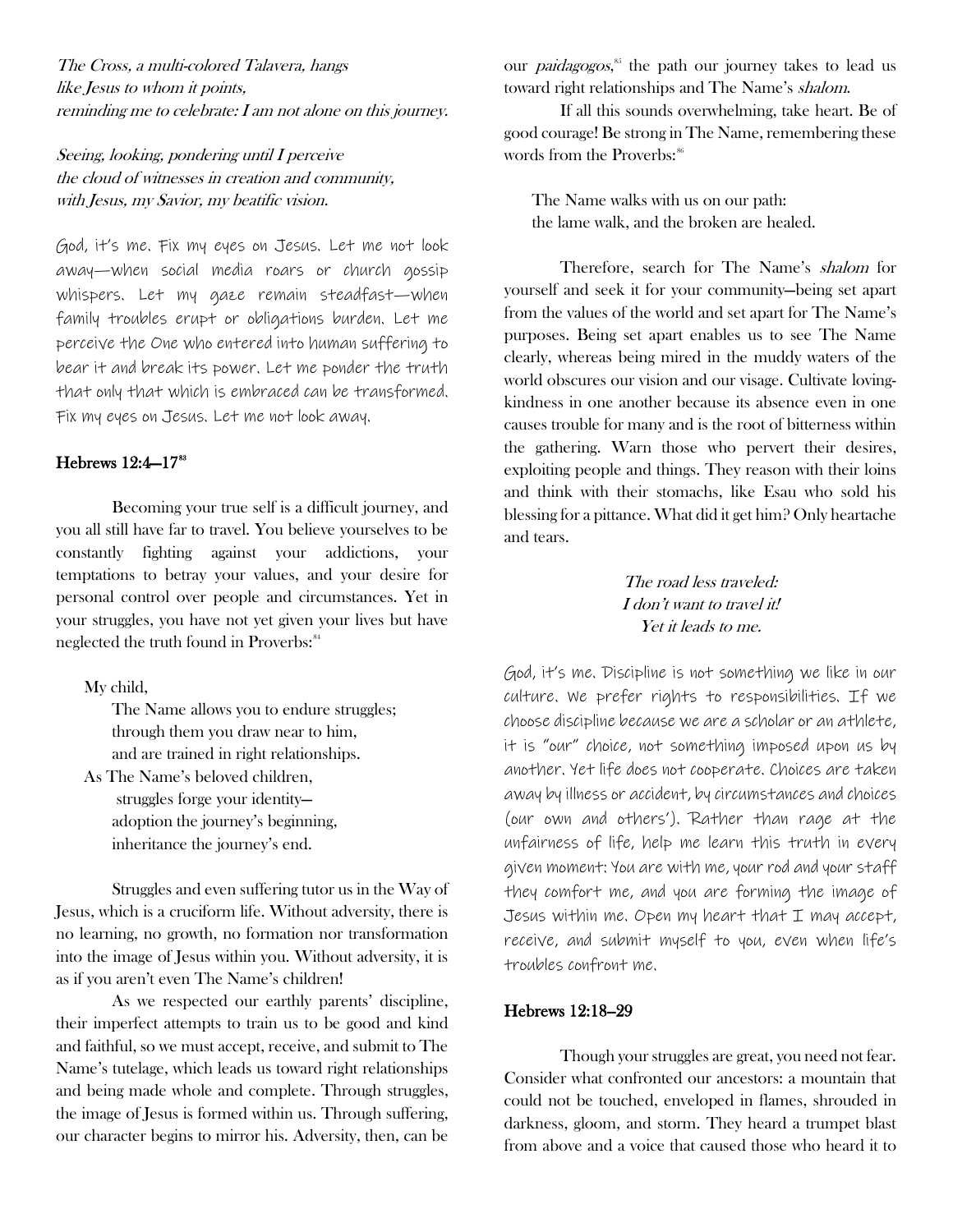beg that the voice would speak no more, for it overwhelmed them with fear: "If an animal touches this mountain, kill it!" Even Moses was afraid.<sup>[87](#page-26-31)</sup>

Your path is different, for you were invited to journey with Jesus to Mount Zion—and not just the earthly city of Jerusalem but the Jerusalem that comes from above, the heavenly city of the living God. You accepted the invitation to join tens of thousands of The Name's messengers gathered in celebration and song. You are among those whose names are inscribed in the halls of heaven, who have become members of an inclusive gathering: those who belong to Jesus, the proto-human elder brother of us all. With Jesus leading the Way, you stand before The Name without fear—trusting her judgment will lead to you being made whole and complete. You trusted that the sprinkled blood of Jesus, who lived fully human yet without sin, spoke more powerfully even than Abel's innocent blood (which is saying quite a lot).

Therefore, do not avoid the word spoken by Jesus, and the Way his life directs you to walk. You cannot escape the message his sprinkled blood whispers to us all: "I gave my life for you, for you are precious to me. Do not reject my love!" If our ancestors did not escape consequence when they rejected Moses, who is of the Earth, how will we escape consequence when we shun the gracious invitation and loving-kindness of the One who comes from heaven?

In the days of Moses, the Earth shook. In the days to come, both Earth and heaven will shake. All creation will have its reckoning, and only those who abide in The Name will remain.<sup>[88](#page-26-32)</sup> Those who do not reject but who receive The Name cannot be shaken and will remain. Therefore, let us be thankful and worship The Name with the goal of pleasing her—showing her reverence as we are filled with awe. That which cannot be shaken will endure, for,

The Name is a fire that consumes.<sup>[89](#page-26-11)</sup>

Reject or receive? Heart closing or opening? Fear overwhelming or reverence blossoming? What shall I choose?

Choosing to abide I lean into the love of the One who fills me with trust.

**Receiving Opening Blossoming** I am chosen for love.

God, it's me. It is easy to fear these days. Heck, it's always been easy to fear. As I grow older (and, hopefully, more mature), I recognize the temptations to be afraid are accompanied by a growing, maturing assurance of your love. I choose to abide in your love, to remain in your embrace, to stay with you "though the waters roar and the Earth quakes, for you, O Name, are my refuge and strength, a very present help in times of trouble."[90](#page-26-33)

# Hebrews 13:1—6

Here is a hodgepodge of wisdom and counsel. Abide in love<sup>[91](#page-26-34)</sup> as siblings called to travel together on a sacred journey.

There are consequences when we neglect to welcome strangers, not the least being that we might turn away those whom The Name sends to us as messengers!

Suffer with those who are in prison as if you are the one who suffers and suffer also with those who are tortured<sup>[92](#page-26-35)</sup> as if you are the ones being mistreated.

Marriage is a trust to be honored by all who make promises before The Name and to each other. Don't vandalize the promises you made but remain conscientious, connected, and caring to your beloved. The Name's refining fire consumes the behavior of all who choose to stray.

The Way of Jesus is like the love of family accepting one's situation and circumstances as best as we are able, embracing both joy and sorrow, free to choose to be our best, true self. The Way of Jesus does not replace people with things but trusts The Name who said,

I got you! Every step, every breath. 'Til long journey's end. Short step or giant leap, I'll be there.<sup>[93](#page-26-36)</sup>

And so, with robust hope, we confess,

The Name's got my back! I have nothing to worry about. Live or die, I'm on The Name's side.<sup>94</sup>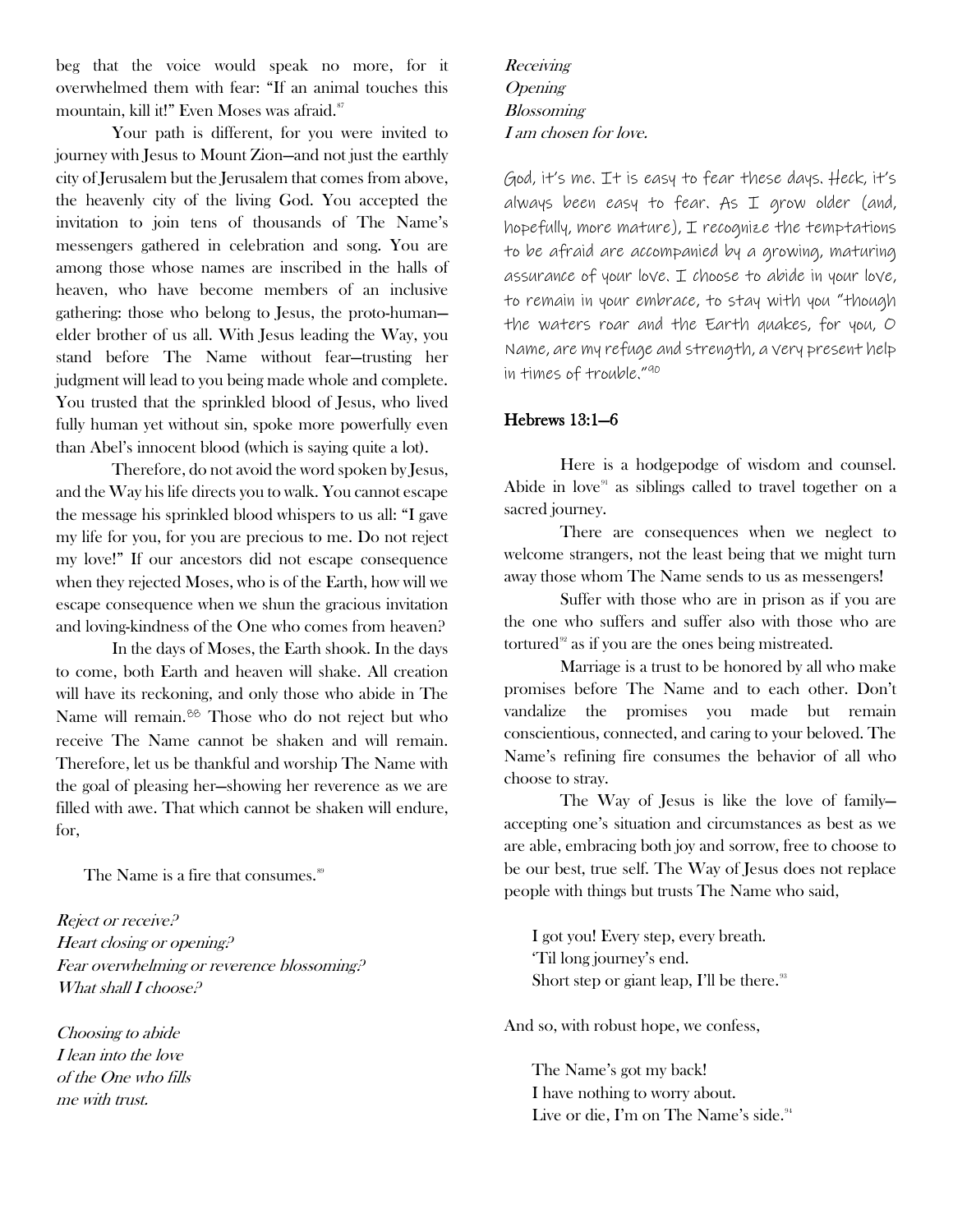# Hodgepodge of wisdom Sharing in community All are beloved

God, it's me. The Church, YOUR Church, is called many things: the Body of Christ, the Beloved Community, a gathering of saints and sinners. It is also the place where we discover how delightful and how difficult it is to do life together in Jesus' name. Like our human families, our church families are places where we learn to love (and find the lessons trying at times). Help me both to learn the lessons I need to learn and be beneficial to others in learning the lessons you have set for them.

# Hebrews 13:7—19

Remember the way your leaders live; recount their words and emulate their behavior. Look closely and see how their behaviors become practices. Look closer still and perceive how their practices become habits. Mimic them that the image of Jesus the Anointed may express itself in you. His character and fidelity remain unwavering yesterday, today and into all tomorrows.

Don't stumble over weird teachings whose focus is fringe concerns. Focus instead on what matters: The Name's loving-kindness that strengthens our hearts. Debates about rituals and ceremonies or what foods make one more likable to The Name don't benefit you. (They don't really benefit anyone.) The animal sacrifices in the Jerusalem Temple need not concern us. The High Priest carries the blood of animals into the Divine Dwelling as an offering, but the other priests burn the animal's flesh outside the city. This is all symbolic of what happened to Jesus, who suffered outside the city gate to lead people into right relationship with The Name. Likewise, we walk beyond the city, to follow in Jesus' footsteps, to walk his Way, even if it leads us to be reviled and repudiated as unworthy of The Name. We know where our true home is—not Jerusalem but the place that remains, $\frac{95}{5}$  the abiding place The Name intended from before the beginning of time, intends today, and will bring to fulfillment in the Day of Jesus.

Through Jesus let us offer sacrifices—of praise! Praise Jesus morning, noon, and night! Talk openly about him and then match your walk with your talk—doing good in partnership<sup>[96](#page-26-14)</sup> with others. This is the sacrifice that truly matters and makes The Name's heart happy.

Be willing to yield to the leaders who keep watch over you as responsible for others' well-being. Help them help you grow toward your true self. Make their work among you a source of joy not grief, for leaders who experience their jobs as drudgery are rarely able to maintain cohesion in the Body.

Finally, pray for us, for we seek the beauty and wholeness that comes from living as The Name's beloved. Especially pray that I may find my way back to you soon, restored to my place in your beloved community.

Easy to confuse symbols for substance, appearances for deeper truth.

Simple to see what matters: partnership and praise.

Trust your belovedness. Walk ever deeper into the One whose character and fidelity remain unwavering.

God, it's me. I seek your face in others: friends and mentors and spiritual quides. When  $I$  see you in them, I am encouraged and inspired to walk deeper into my belovedness. Do others see you in me? Are others encouraged and inspired? O Name, help me to walk the Way of Jesus that I may reflect his image to those whom I encounter today.

#### Hebrews 13:20-25

The Name's peace rest upon you. The Name's power work through you. The Name's purpose inspire your vision and direct your service. The Name who spoke a sacred promise, who raised Jesus from the dead, and who designated Jesus to be the Good Shepherd of her sheep. May The Name equip you for all you will do, empower all your doing, and be pleased by all you have done, through Jesus the Anointed, to whom all doxology is sung today and into all tomorrows. Amen.<sup>[97](#page-26-0)</sup>

Beloved, endure with patience my words of encouragement and exhortation, which I have written briefly. I want you to know Timothy is no longer in prison— Yay! If he comes soon, I'll bring him with me when I visit. Greet all your leaders and laypeople alike. The beloved in Italy send greetings. The Name's loving-kindness surround and embrace you all.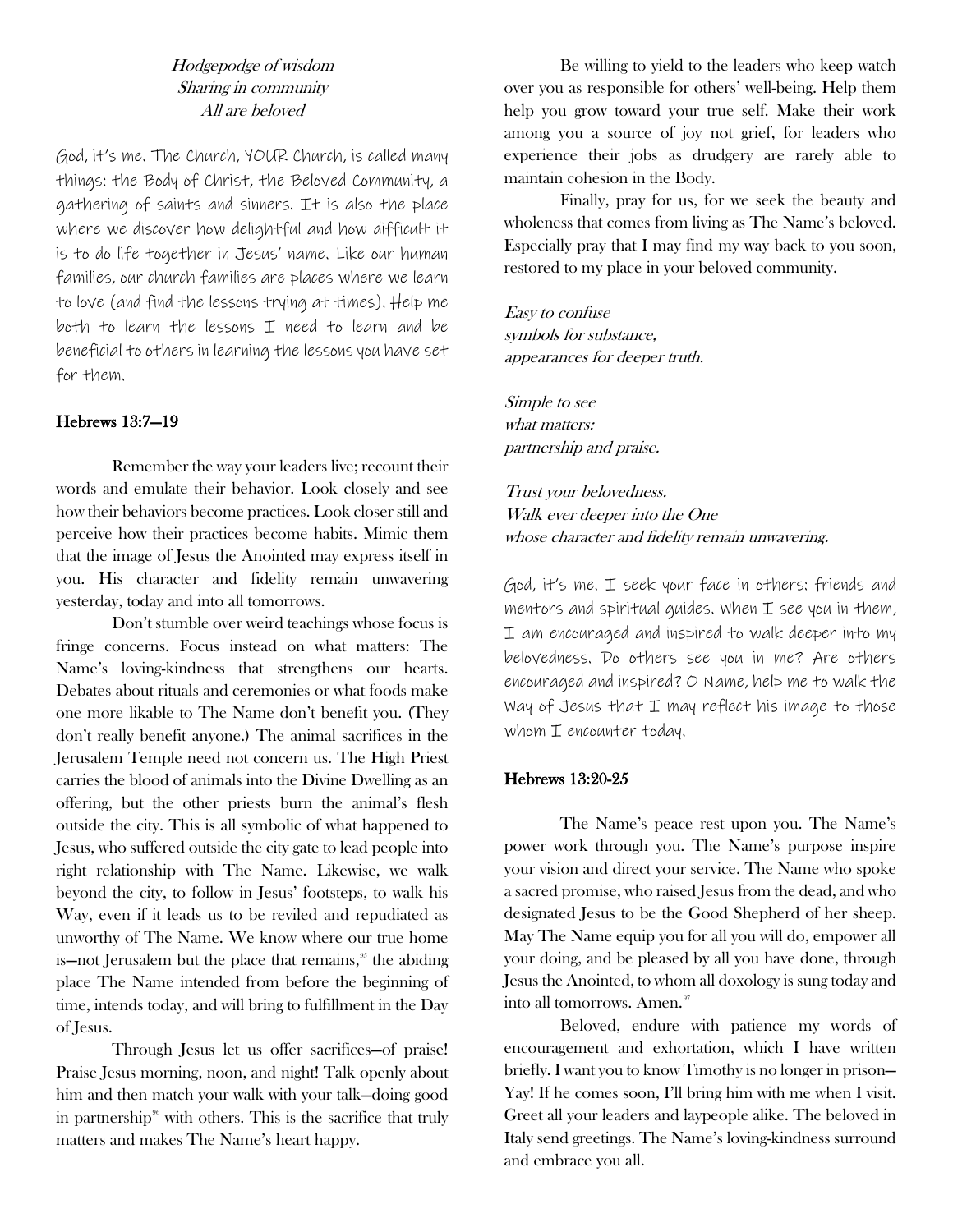Peace, limp without power. Power, lifeless without purpose.

Promise, pointing to the plan. Plan fulfilled in the person of Jesus.

# Equipped and empowered—both are needed to Please the One to whom all doxology is sung.

God, it's me. May this become my daily prayer: may I know your peace, power, and purpose; may I remember your promise fulfilled in Jesus; may I be equipped and empowered to serve you through loving all whom I meet, ever pleased and ever pleasing in your sight.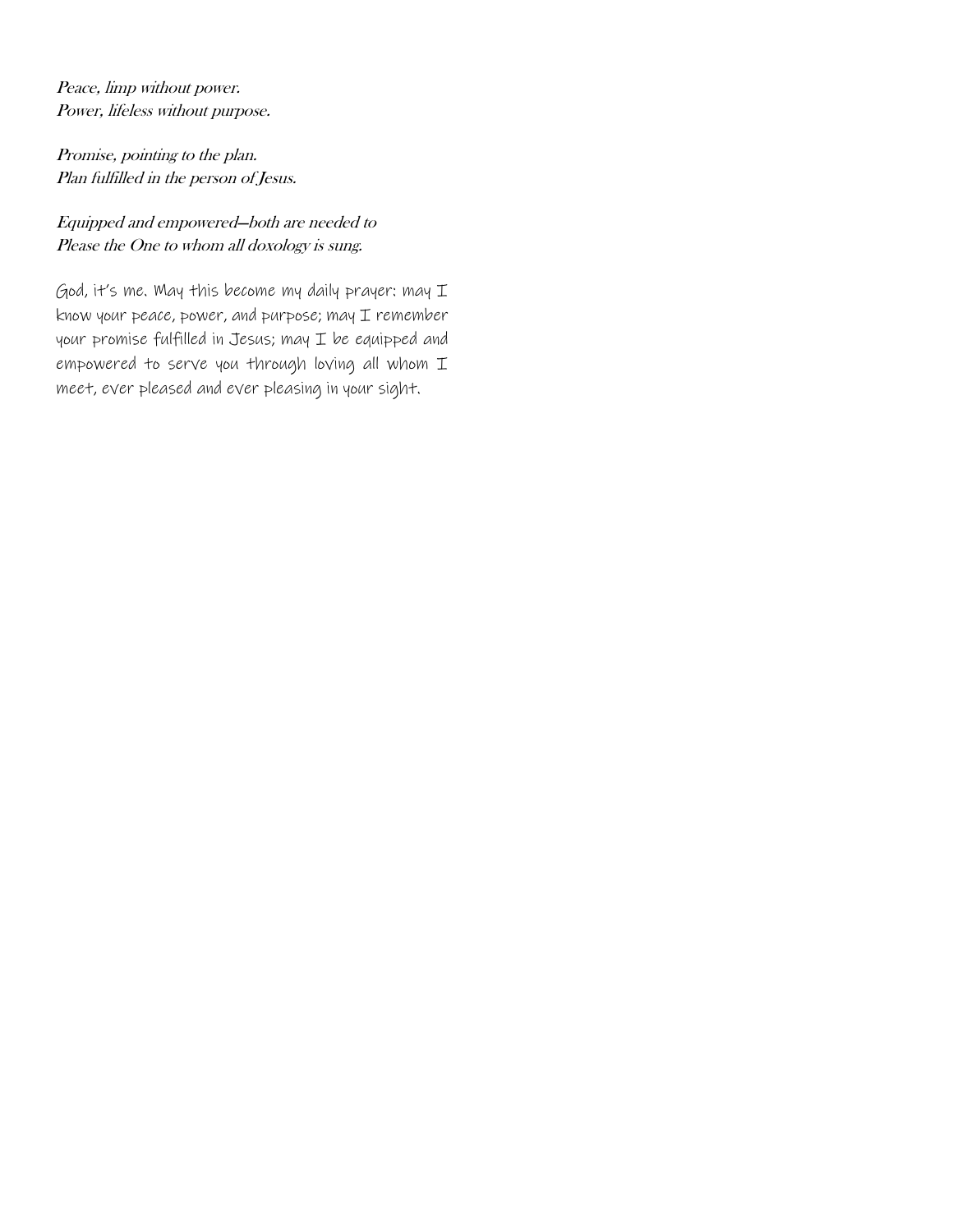#### ENDNOTES

<span id="page-23-0"></span><sup>1</sup> Adherents include Hippolytus, Origen, and Luther.

<span id="page-23-1"></span><sup>2</sup> Adherents include Justin Martyr, Augustine, and Barth. This is often called economic supercessionism.

<span id="page-23-2"></span><sup>3</sup> Pope Francis, *Evangellii Guadium*, par. 247 and 249, (2013).

<span id="page-23-3"></span><sup>4</sup> c.f. notes 35, 36, 59, and 73 for specific examples of interpretive choices.

<span id="page-23-4"></span><sup>5</sup> Jewish adherents do not speak God's name, out of respect for the Divine. Instead, they substitute *ha shem*, which in Hebrew means "The Name." In this work I experiment with using The Name when speaking of the divine and rotate using masculine and feminine pronouns by passage to be gender inclusive. In previous works in the *Praying the Scriptures* series, I experimented with using *Abba* and *Imma* (Aramaic for "daddy" and "mommy") to convey God's name; also in the attempt to be gender inclusive. In future works in this series, *Praying the Jewish Christian Letters,* my intention is to use a different divine name for each book. As of now (before the other letters are written), my intention is to pair the following: Sofia/James, The Sovereign/1 and 2 Peter, The Love/1, 2, and 3 John, The Holy/Jude, and The Glory/The Revelation.

<span id="page-23-5"></span><sup>6</sup> *Dunamis* is the word translated as "power" but from which we get dynamite and dynamic. I paraphrase the Greek with the Greek, for we become more dynamic when we release our power to allow God's dynamite to unlock opportunities and overcome challenges.

<span id="page-23-6"></span><sup>7</sup> HELPS Word Studies 2512: "*katharismos* ("to purge") – purification resulting from God removing undesirable admixtures (eliminating impurities)."

<span id="page-23-7"></span><sup>8</sup> c.f. Psalm 2:7.

<span id="page-23-8"></span><sup>9</sup> c.f. 1 Samuel 7:14.

<span id="page-23-9"></span><sup>10</sup> c.f. Deuteronomy 32:43 in the Septuagint (Greek) text.

<span id="page-23-10"></span><sup>11</sup> c.f. Psalm 104:4.

<span id="page-23-11"></span><sup>12</sup> The Greek word used is *dikaiosune*, which is usually translated as righteousness. In this work, *dikaiosune* will be paraphrased as right relationships for two reasons: for its linguistic connections with the Hebrew words for justice (*tzedakah* and *mishpat*, both of which connote relational nuances). Righteousness in the English language has adopted an almost exclusively behavior focus that I want to redirect toward a more biblical perspective. For the record, though, I am not opposed to ethical behavior.

<span id="page-23-12"></span><sup>13</sup> c.f. Psalm 45:6-7.

<span id="page-23-14"></span><sup>15</sup> c.f. Psalm 110:1.

<span id="page-23-16"></span><sup>17</sup> c.f. Luke 1:19-20.

<span id="page-23-17"></span><sup>18</sup> c.f. Luke 1:35.

<span id="page-23-18"></span><sup>19</sup> The Greek word used is *akousthesin*, which is often translated as "hear" and is where the English "acoustics" comes from.

<span id="page-23-19"></span><sup>20</sup> *Agape* is one of several Greek words for love and connotes a perfect, selfless, outpouring of benevolence toward others. The New Testament has different words for different kinds of love, including: *agape*, *eros* which is sexual love, *philos* which is deep friendship or brotherly/sisterly love, (thus the reason Philadelphia is "The City of Brotherly Love), and *storge* which is empathy or a

close bond. There are seven Greek words for love, of which the New Testament uses four.

<sup>21</sup> c.f. Psalm 8:4-6.

<sup>22</sup> Most interpreters would argue the Psalmist intends the words in Psalm 8 to refer to humanity, yet the author of Hebrews refers these verses to Jesus. This is an example of the ways New Testament authors use Scripture differently than modern commentators. It seems as if the author of *Hebrews* used the common literary device of speaking of an individual in corporate terms, as representative of all.

<sup>23</sup> These two sentences are not in the Greek text and are added to provide cultural context. The passage transitions from arguing Jesus' superiority to angels even though he was human (1:1—2:9) to begin to reason why it was necessary that a human be the agent of salvation.

<sup>24</sup> The Greek word used is *eprepon*, often translated as "fitting" yet also connotes "conspicuous."

<sup>2525</sup> The Greek word used is *archegon*, which may convey "author" and "originator," and suggests the English "archetype."

<sup>26</sup> c.f. Psalm 22:22.

<sup>28</sup> c.f. Isaiah 8:18.

<sup>29</sup> Literally, "in meat."

<sup>30</sup> The Greek word used is *katargeo*, which Strongs defines as "(a) I make idle (inactive), make of no effect, annul, abolish, bring to naught, (b) I discharge, sever, separate from." (Strongs: 2673)

<sup>31</sup> The author uses the Greek word *oikos* throughout this passage as an extended metaphor. *Oikos* can mean either "family" or "house."

<sup>32</sup> Here is a simple bit of translation with significant consequences. The Greek word here is *ean*, which often is translated as "if," but also means "as." "If" conveys a conditional deal and suggests something that we lose, or worse, will be taken away in a punitive manner if we do not live up to our "part of the bargain" (i.e. Hebrews 11:1 trust, etc.). However, "as" conveys a sense that Jesus will continue to be our dwelling place while we trust in him. When we stop trusting, etc., we will no longer experience Jesus as a dwelling place, but this is no longer something taken from us and something we have relinquished. By renewing trust, etc., we will once again experience Jesus as a dwelling place.

<sup>33</sup> c.f. Psalm 95:7-11.

<sup>34</sup> c.f. Psalm 95:7-8.

<sup>35</sup> This passage suffers from an excess of theological accretion, like mussels attaching themselves upon a boat or pier. Theologies of the afterlife have attached themselves to the word *katapausis*, which is usually translated as "rest." Centuries of Christian interpretation have conflated "rest" in Hebrews 4 with our eternal rest in the resurrection. The effect of this conflation is to reinforce punitive supercessionism (see Introduction): "Jews who don't believe won't get to heaven," being the implied message. I notice, however, that Hebrews 4 connects "rest" not to eternal destinies but to the historical example of entering Canaan. It is a misreading of Hebrews to amplify the "rest" the Israelites missed

<span id="page-23-13"></span><sup>14</sup> c.f. Psalm 102:25-27.

<span id="page-23-15"></span><sup>16</sup> c.f. Genesis 18:10-15.

<sup>27</sup> c.f. Isaiah 8:17.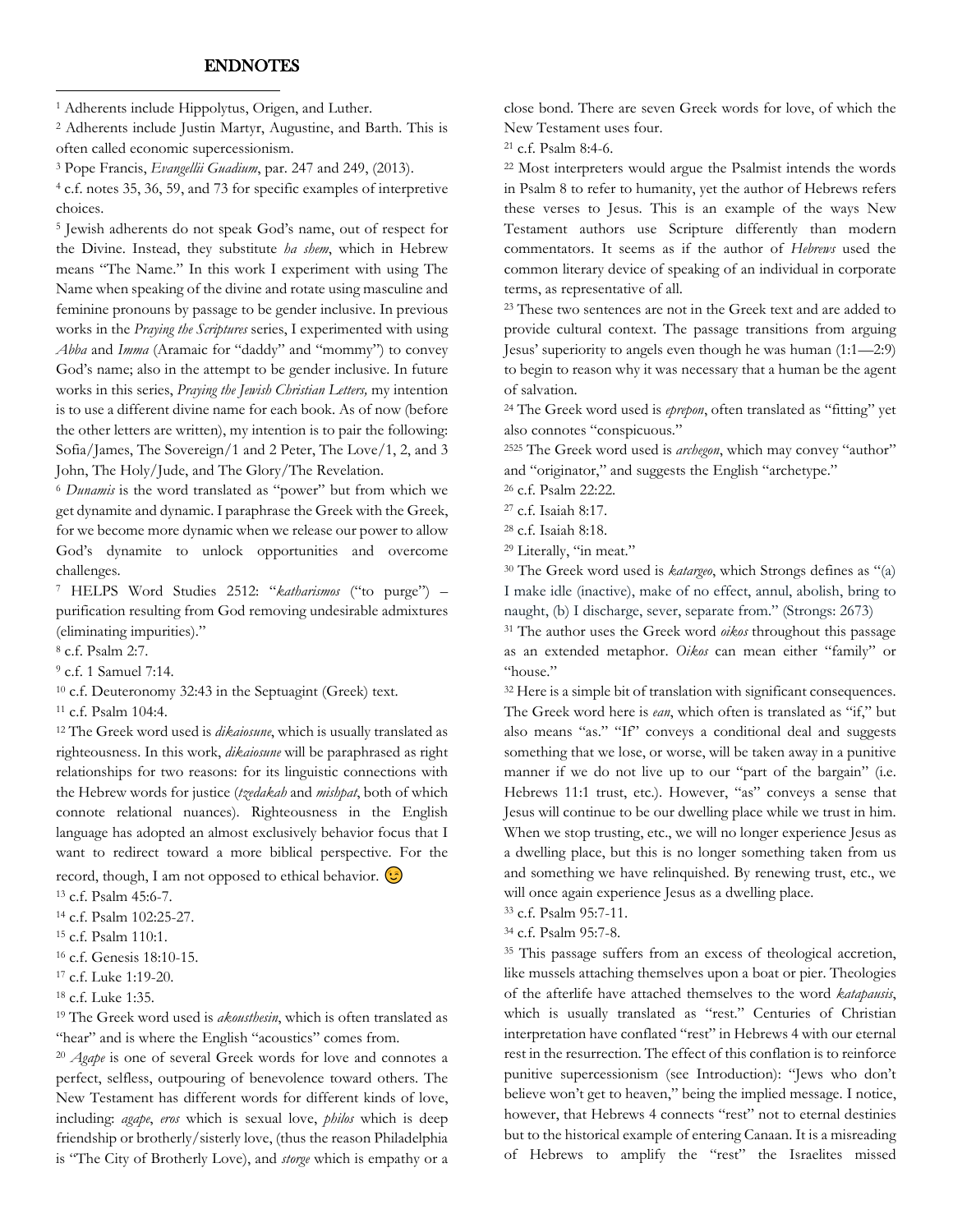experiencing to all things, all times, and all places (especially eternal ones). Further, *katapausis* also translates as "dwelling" or "habitation." Therefore, the opportunity the Israelites (and we today) miss experiencing through a lack of trust is the experience of dwelling or abiding in The Name.

<span id="page-24-1"></span><span id="page-24-0"></span><sup>36</sup> c.f. Psalm 95:11. The NIV translates this as "shall never enter my rest," which is an example of the theological accretion and amplification noted above. The Greek word *ei* is usually translated as "if." I translate *ei* as a simple negation, and the NIV amplifies this negation as "never." Lack of trust is a prophylactic against connection and intimacy with our Creator yet it does not mean the Israelites in the desert were for all times (and into eternity) prohibited from such communion.

<span id="page-24-2"></span><sup>37</sup> The Greek word used is *apatheian*, usually translated as "disobedience" or "obstinate" but also is a cognate of "apathy." <sup>38</sup> c.f. Psalm 95:7-8.

<span id="page-24-3"></span><sup>39</sup> c.f. Exodus 28.

<span id="page-24-4"></span><sup>40</sup> Scholars dispute the dating of the composition of Hebrews. If written before 70 C.E., the Jerusalem Temple would still have been standing and the Temple priests would have been standing to offer sacrifices. If Hebrews was written after 70 C.E., the Temple would have been destroyed by Rome and this verb would need to be past tense.

<span id="page-24-8"></span><span id="page-24-7"></span><span id="page-24-6"></span><span id="page-24-5"></span><sup>41</sup> c.f. Psalm 2:7.

<span id="page-24-9"></span><sup>42</sup> c.f. Psalm 110:4. The Greek text says Jesus is priest in the order of Melchizedek, which is a Hebrew compound word of king (*melek*) and righteousness (*tzedek*).

<span id="page-24-11"></span><span id="page-24-10"></span><sup>43</sup> The phrase translated as "listen attentively" here and below is from the Greek word *hupakoe*, which is often translated as "obedience." *Hupakoe* has as its root *akouo,* "to hear," and so has nuances that focus not just on following a rule (our ordinary sense of being obedient) but of submission to what is heard or listening attentively to the word that must be followed, the word that compels.

<sup>44</sup> Commentators debate the meaning of 6:4-6. At issue is the question of "assurance of salvation." Hebrews appears to be saying that once grasped by The Name and drawn into her embrace, one can turn away and leave—lose one's salvation. Other commentators point to the fact the Greek verbs are all present tense, with none being future oriented, and argue that believers' "turning away" is provincial and temporary and that after The Name's "purging fire" (a reference to Malachi 3:2-3) they will be restored. The paraphrase leans into the former interpretation.

<span id="page-24-14"></span><span id="page-24-13"></span><span id="page-24-12"></span><sup>45</sup> c.f. Malachi 3:2-3, which is NOT in the Greek text. However, 6:6 speaks of "fire that burns" and appears to reference Malachi 3, although, admittedly, the reference is somewhat obscure.

<sup>46</sup> The "Balm in Gilead" is a reference from the Old Testament, but the lyrics of the well-known spiritual refer to the New Testament concept of salvation through Jesus Christ. The Balm of Gilead is interpreted as a spiritual medicine that is able to heal Israel (and sinners in general) in spite of their worst sin. <sup>47</sup> c.f. Genesis 22:17.

<sup>48</sup> Chapters 7-9 are an extended discussion comparing Jesus' "priesthood" and Jesus as "High Priest" with the Levitical priesthood and the lineage of Aaronic High Priests. As a reminder, the High Priesthood descended from Aaron while the Levitical priesthood descended from Levi (c.f. Numbers 1:53; 3:6, 9). By the first-century C.E., the High Priest had become an appointed position and detached from Aaron's lineage. The author of Hebrews' focus bounces between discussion of the functions of the High Priest and the Levitical priesthood in a somewhat arbitrary manner (or, at least, it is difficult for this interpreter to follow).

<sup>49</sup> This paragraph is an admittedly obscure argument the author of Hebrews makes and references the ancient belief that the father's sperm carried 100% of the DNA required to create human life (in ancient belief, the mother was the receptacle for the father's seed). I am less concerned about whether the biology is correct (it isn't) but am fascinated by the way Hebrews' author seeks to convey the "logic" of ancient beliefs about procreation to demonstrate Melchizedek's primacy over Abraham (first), Levi (second), and by extension the Levitical priesthood (third).

<sup>50</sup> c.f. Genesis 14:18-21.

<sup>51</sup> Melchizedek is a combination of the Hebrew words *melech* (king) and *tzedakah* (righteousness or justice).

<sup>52</sup> c.f. Numbers 1:53; 3:6, 9.

<sup>53</sup> In this passage, the author of Hebrews plays with variations of the Greek word *metathesis* which is a compound word of *meta*  (meaning "change") and *thesis* (meaning, well, "thesis") and often translated as "change," "transform," or "transpose." I lean into interpretation in this passage to highlight the dynamic comparison between Melchizedek and the Levitical priesthood and the transformative impact of the former over the latter that Hebrews seeks to convey.

<sup>54</sup> The Greek word used is *anistemi*, which the NIV and NRSV translate as "appears" but which is translated as "rise" or "be raised" in Gospel passages (c.f. Mark 16:9, Luke 24:46). The author of Hebrews clearly wants to associate Melchizedek with Jesus and references Jesus' resurrection to elevate the priesthood of Melchizedek over the Levitical priesthood. Therefore, to translate *anistemi* merely as "appears" seems rather anemic, lacking the power of the original Greek.

<sup>55</sup> c.f. Psalm 110:4.

<sup>56</sup> c.f. Psalm 110:4.

<sup>57</sup> Throughout this passage the Greek word *horkomosias*, translated as "oath," has been used without adjectival modification. However, in Hebrews 7:28, the author modifies oath with the Greek word *logos* (*ho logos de tes horkomosias*). *Logos* is most famously used in John 1:1 (In the beginning was the Word/*Logos* and the Word/*Logos* was with God and was God) and famously has rich, varied, and philosophical connotations. *Logos* conveys "purpose," "meaning," "logic of the universe," "first principles," and "word." <sup>58</sup> c.f. Exodus 26ff.

<sup>59</sup> This verse is an excellent example of the temptation to read supercessionism into the text. The key Greek words are *diaphoros* and *kreittosin*, which the NRSV translates as "more excellent" and "better." However, *diaphoros* and *kreittosin* can also be translated as "differing or varied" and "stronger or more certain." The NRSV's choice of the former creates an unnecessary hierarchy of form.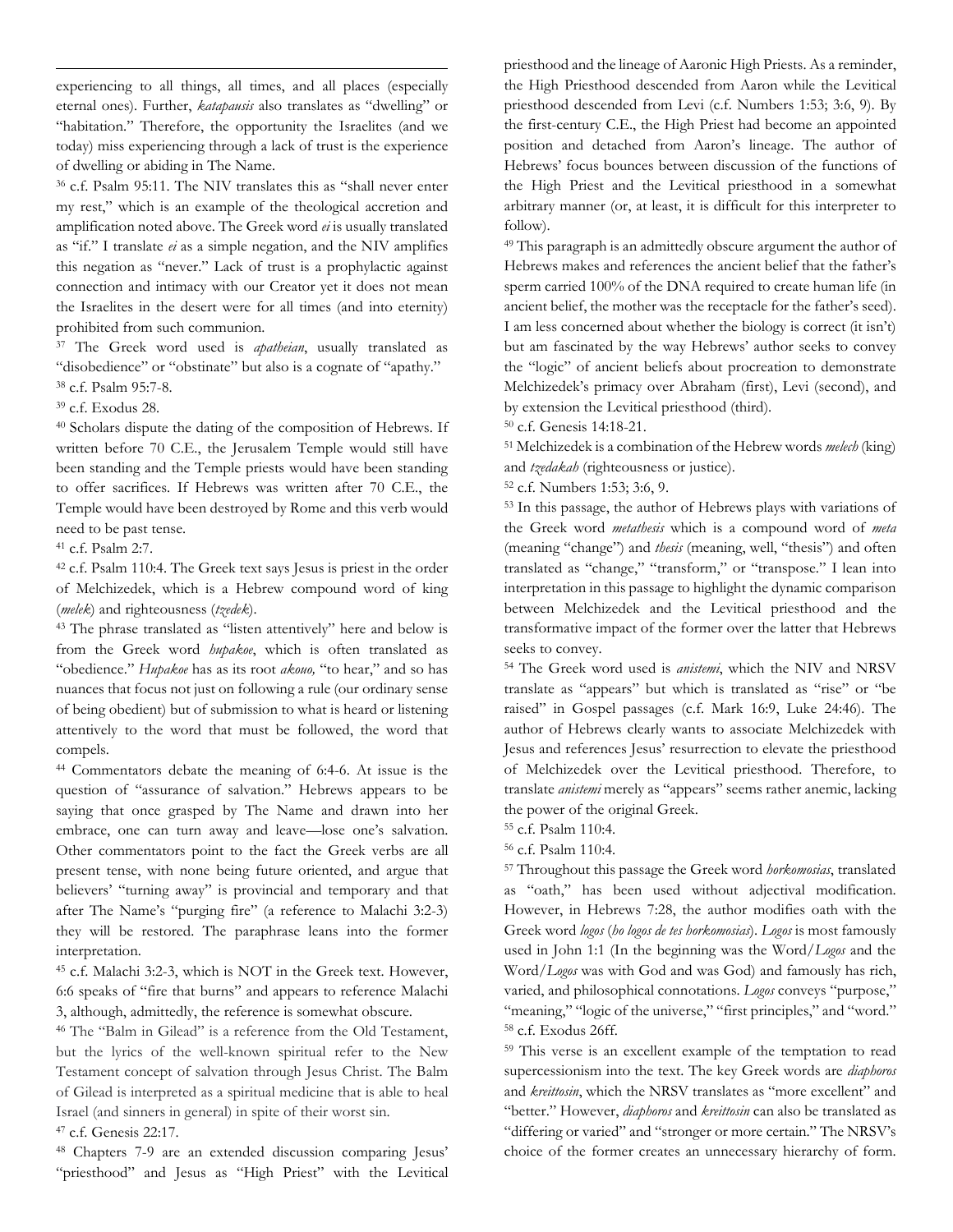Obviously, the author seeks to argue for the validity of Jesus' priesthood but negating the Levitical priesthood is not necessary for a faithful translation of the text.

<sup>60</sup> c.f. Jeremiah 31:31-34.

<span id="page-25-0"></span><sup>61</sup> The Greek text names the House of Israel and the House of Judah. The interpretive paraphrase seeks to reflect that at the time Jeremiah wrote Israel and Judah had been divided from one another by civil war and both nations ("Houses") were in exile.

<sup>62</sup> This couplet reflects Hebrews 8:11 where the Greek words *ginosko* and *eido* are used. Both words translate as "know" but *ginosko* conveys the nuance of personal experience (e.g. "to know another in 'the biblical sense'") and *eido* conveys perception and intuition. Jeremiah invites his hearers beyond merely cognitive knowledge.

<span id="page-25-4"></span><span id="page-25-3"></span><span id="page-25-2"></span><span id="page-25-1"></span><sup>63</sup> The Greek used, *teleios synedesin*, literally means "to complete (or fulfill, accomplish) the moral conscience." It is disappointing that some English versions translate this phrase as "cleanse" or "clear" the conscience, which focus exclusively on what is taken away. However, *teleios* has a positive, formative connotation of what is created or that which becomes. The NRSV comes closest to the Greek nuance when it translates this phrase as "perfect the conscience."

<span id="page-25-5"></span><sup>64</sup> *Kairos* is one of two Greek words for "time" and conveys the transformative moment when change occurs.

<span id="page-25-6"></span><sup>65</sup> c.f. John 17:21.

<sup>66</sup> c.f. The Prayer of St. Patrick.

<span id="page-25-7"></span><sup>67</sup> These sentences are not in the Greek text but provide context for what is found in 9:16-28. These are the questions being answered in the verses that follow.

<sup>68</sup> Some English translations focus on Moses' giving of the Law (e.g., Ten Commandments) but the section to which this passage refers (c.f. Exodus 19 ff.) describes the giving of the covenant. A covenant requires obligations upon both parties (i.e., The Name's blessing and the people's obligation). Commandments were part of an ancient covenant, what scholars call a Suzerain-vassal treaty, of which Exodus is a form, but the emphasis in any covenant is the relationship that is established rather than mere obedience to a proscribed list of behaviors.

<span id="page-25-8"></span><sup>69</sup> c.f. Exodus 24:8.

<sup>70</sup> The Greek word used in this verse is *aphesis*, which is usually translated as "forgiveness." Thus, many English translations say something like, "Without the shedding of blood there is no forgiveness," (English Study Bible) which seems to suggest a punitive *quid pro quo*: something must die for us to live. However, *aphesis* also conveys "releasing, letting go, and sending away," which I interpret as pointing to the spiritual rhythm of emptying to be filled, letting go to embrace, losing our life that we may find it (c.f. Matthew 5:3-10; 10:39; and Philippians 2:6-11).

<span id="page-25-10"></span><span id="page-25-9"></span><sup>71</sup> *Chronos* and *kairos* are the Greek words for "time." *Chronos* conveys chronological time, and *kairos* conveys the key moment when transformation happens.

<span id="page-25-12"></span><span id="page-25-11"></span><sup>72</sup> I pray, Gentle Reader, that you hear this prayer as satire. I seek, Friend, to convey the hubris of modern readers in our judgment of the ancients while remaining blissfully in denial that our era is far more barbaric (though we pretend otherwise). I am reminded,

Sibling in Jesus, of Dietrich Bonhoeffer's distinction between "cheap grace" and "costly grace" in his *The Cost of Discipleship*, (New York: Macmillan, 1980).

<sup>73</sup> Many English translations insert "only" into their translation (c.f. NIV, NRSV, ESB) without justification from the Greek text. The resulting translations reads, "The Law is only a shadow." That the Greek *skia* means "shadow" is correct, yet it can also translate as "outline." Given the word "only" is absent from the Greek text, rather than denigrate the Law (called Torah in the paraphrase), I hear the author making a "yes, and…" comment: "Yes, Torah is wonderful—it outlines the ways of God!—and yet is not the fullness of what God is doing."

#### <sup>74</sup> c.f. Psalm 40:6-8.

<sup>75</sup> The English text seems to suggest continual sinning negates the effects of Jesus' sacrifice ("no sacrifice for sins is left," ESB). However, this directly contradicts the previous verses specifically (c.f. 10:19ff.) and the entire book generally. Therefore, I have paraphrased 10:26-27 as targeting our choices that "miss the mark" (Greek *harmatia*) and which The Name gives over to judgment so that only our true self remains (c.f. next note).

<sup>76</sup> c.f. Malachi 3:2, which uses the image of a metal smith separating the precious metal from the dross—only that which is precious remains.

<sup>77</sup> c.f. Deuteronomy 32:36 and Psalm 135:14.

<sup>78</sup> c.f. Isaiah 26:20, Habakkuk 2:3.

<sup>79</sup> c.f. Habakkuk 2:4.

<sup>80</sup> English translations say Sarah "considered God faithful." The Greek word used that is usually translated as "considered" or "of the opinion," is *hegomai*, which can mean these English phrases but links linguistically to *hegemon* which conveys one who is a thought leader or who leads the opinions of others (often used of government officials). It seems to me the author of Hebrews isn't merely conveying the notion that Sarah had a particular opinion but that her trusting The Name was particularly powerful and has led others to trust as well.

<sup>81</sup> The passage shifts in focus from stories of success, faithfulness, and blessing to stories of trust in the midst of hardship.

<sup>82</sup> The Greek word used in this verse is *agon*, from which we derive the English "agony." The author is exhorting listeners to accept discomfort and embrace difficulty for the sake of growing into our true self.

<sup>83</sup> Seven times in this passage the author uses a form of *paideia*, translated by the NIV as "discipline." However, *paideia* is also the word from which we get the noun *paidagogos* (c.f. Galatians 3:24). In Greek culture, a *paidagogos* refers to a tutor or mentor for the children of a first-century Hellenistic family. Technically, the *paidagogos* was responsible for moral and educational training. The author is wrestling with the issue that has often perplexed people of faith: What is the purpose of suffering and why does God allow it? I have chosen to frame my interpretive paraphrase using the context of the cruciform ethics and spirituality of Jesus' example. <sup>84</sup> c.f. Proverbs 3:11-12.

<sup>85</sup> c.f. note 83 regarding the author of Hebrews' use of *paideia*.

<sup>86</sup> c.f. Proverbs 4:26.

<sup>87</sup> c.f. Exodus 19 and Deuteronomy 9.